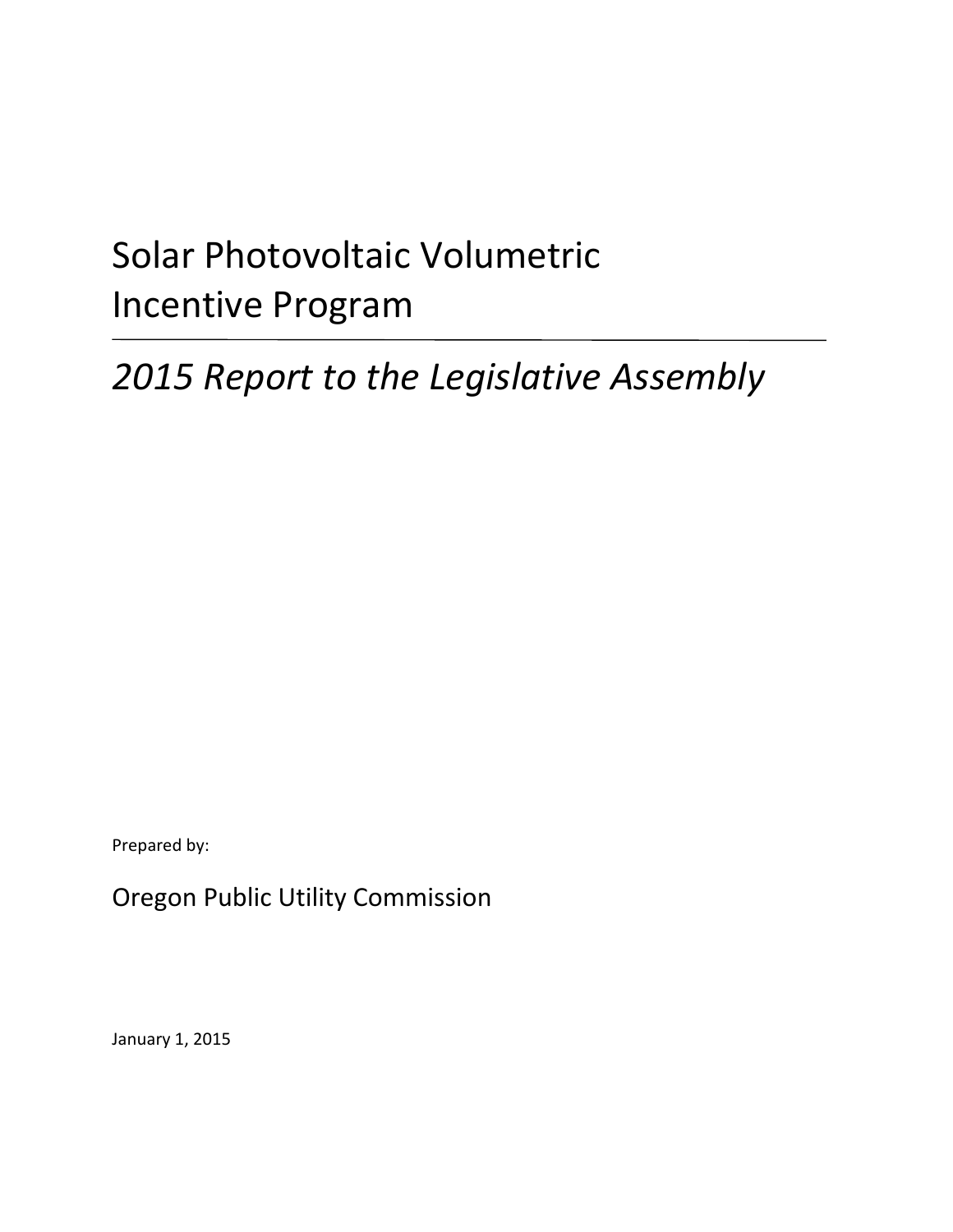### **Table of Contents**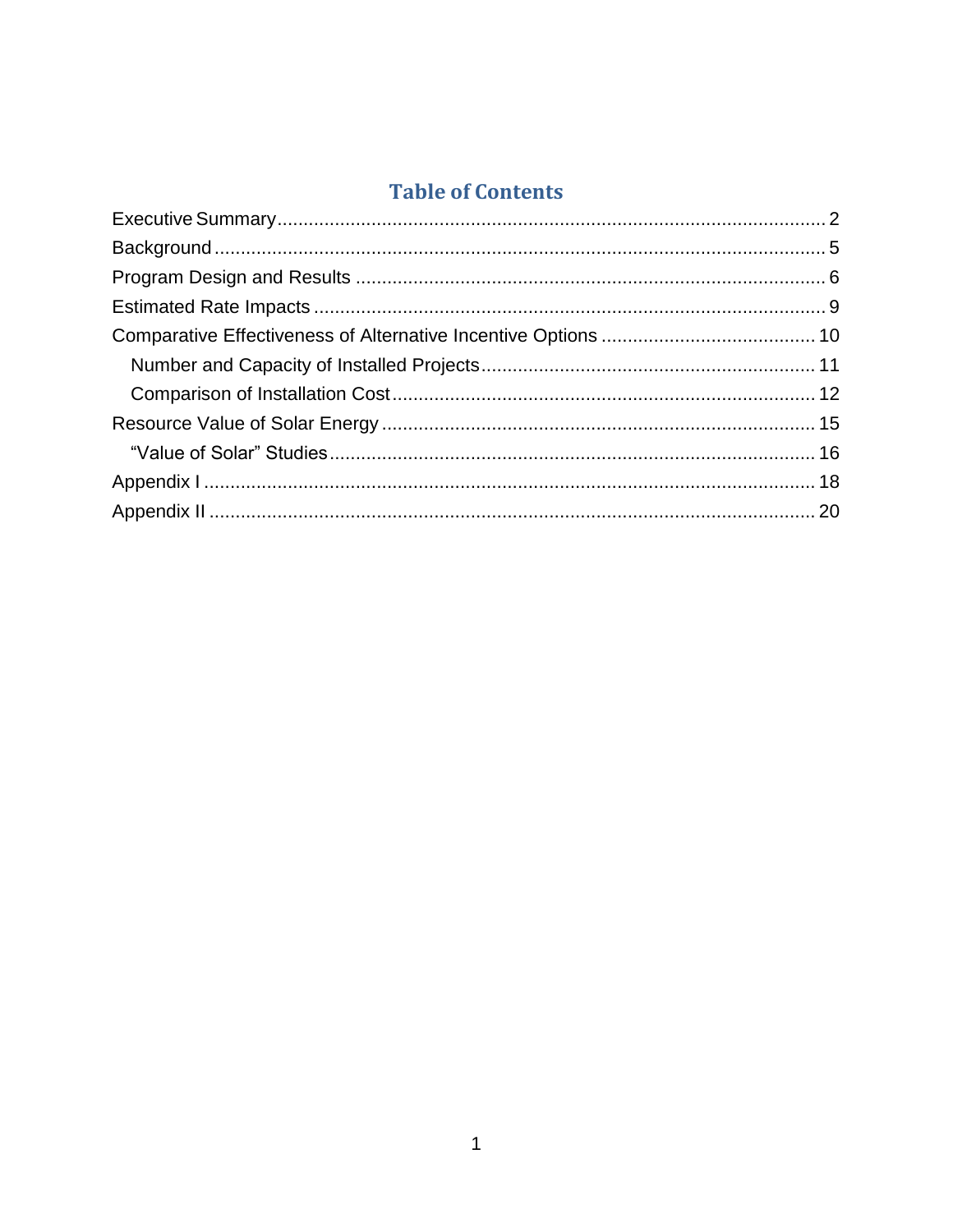### <span id="page-2-0"></span>**Executive Summary**

The 2009 Legislature enacted House Bill 3039 (HB 3039) to direct the Oregon Public Utility Commission (Commission) to establish a pilot program to demonstrate the use and effectiveness of "volumetric incentive rates" and payments for electricity delivered from solar photovoltaic (PV) energy systems within Portland General Electric (PGE), PacifiCorp, and Idaho Power service territories.

Volumetric incentive rates (VIR) are production-based incentives in which participants receive payments based on the actual output generated from the solar PV systems. HB 3039 capped the total nameplate capacity of all systems installed under the pilot at 25 megawatts (MW) and limited eligibility to systems under 500 kilowatts. HB 2893, enacted in 2013, raised the cap to 27.5 MW. Pilot program participants cannot take advantage of any state tax credit or Energy Trust of Oregon incentives.

Under the pilot program, participating customers sign a 15-year agreement with their utility and are paid the approved incentive rate at the time of enrollment for all power produced during that period. After 15 years, the utility may pay its prevailing avoided cost price for power produced.

HB 3690, enacted in 2010, allocated 75 percent of program capacity to small and medium size systems (under 100 kilowatts) and the rest for systems between 100 kilowatts and 500 kilowatts.

The Commission must submit a report to the Legislature every two years. In the report, the Commission shall:

- Evaluate the relative effectiveness of volumetric incentive rates versus the existing regime of state tax credits and Energy Trust incentives in promoting the development of solar PV systems and in reducing system costs.
- Estimate the cost of the pilot program on utility customers.
- **Estimate the resource value of solar energy.**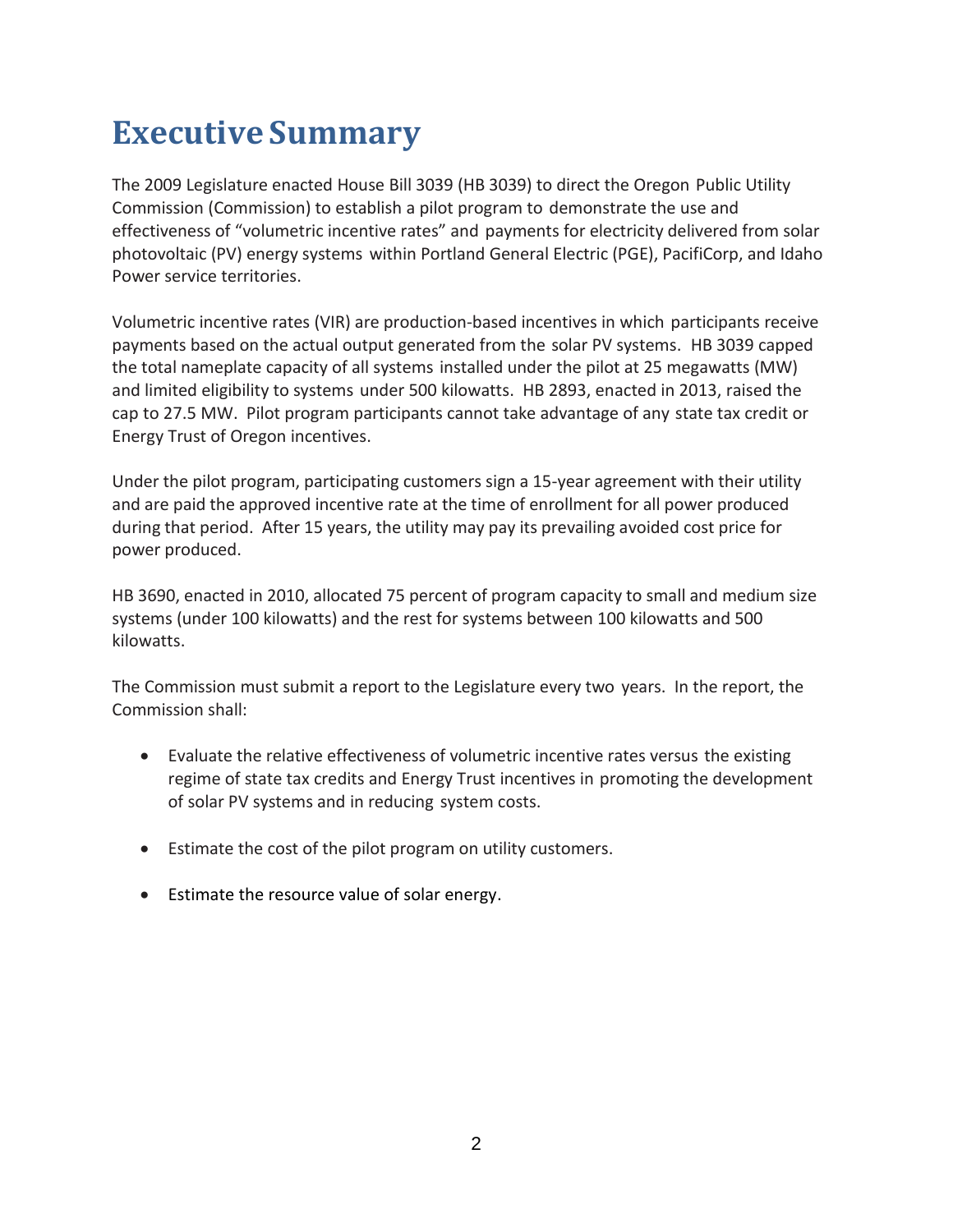#### **Pilot Program Design and Results to Date**

The Commission adopted rules to implement a pilot program starting July 1, 2010. Since that time, the Commission has monitored the program results and refined the program design when needed.

The Commission has allocated the 27.5 MW total program capacity to the three electric companies based on retail sales in Oregon: PGE 16.3 MW; PacifiCorp 10.8 MW, and Idaho Power 0.45 MW.

The Commission established eight capacity allocation windows over the four-year pilot period for small-scale systems (under 10 kilowatts) and medium-scale systems (between 10 kilowatts and 100 kilowatts). The capacity for large-scale systems (between 100 kilowatts and 500 kilowatts) was allocated once a year over the four-year period. HB 2893 provided for an additional capacity enrollment window to allocate all remaining capacity.

Initially, for owners of small- and medium-size systems, program capacity was awarded on a first-come/first-served basis. Later, the Commission used competitive bidding for medium-size systems to set rates and determine the systems awarded the VIR rates.

The initial rates for small- and medium-size systems were set by the Commission and thereafter adjusted based on program participation and the speed of uptake of the eligible capacity (known as the "automatic rate adjustment mechanism" (ARM)).

Over time, the VIR rates exhibited a clear downward trend:

- Rates for small-scale systems in Zone 1 (Portland) steadily declined from \$0.65 per kilowatthour (kWh) in July 2010 to \$0.39 per kWh in April 2014. Small system rates in other geographic Zones decreased in a similar fashion.
- Rates for all medium-scale systems dropped from a high of \$.55 per kWh in July 2010 to just \$.16 per kWh in April 2014.
- The Commission has used competitive bidding to set the rates for large- scale systems. The highest winning bid for PGE dropped from nearly \$0.40 per kWh in the first enrollment window to just over \$0.17 per kWh in the 2013.

As of July 2014, the pilot program had resulted in over 23 MW of installed solar capacity in Oregon. Participants installed 13.5 MW of solar capacity in PGE's service territory; 9.2 MW in PacifiCorp's service territory; and 0.4 MW in Idaho Power's service territory. The pilot program is on target to achieve the goal of 27.5 MW by the end of 2015.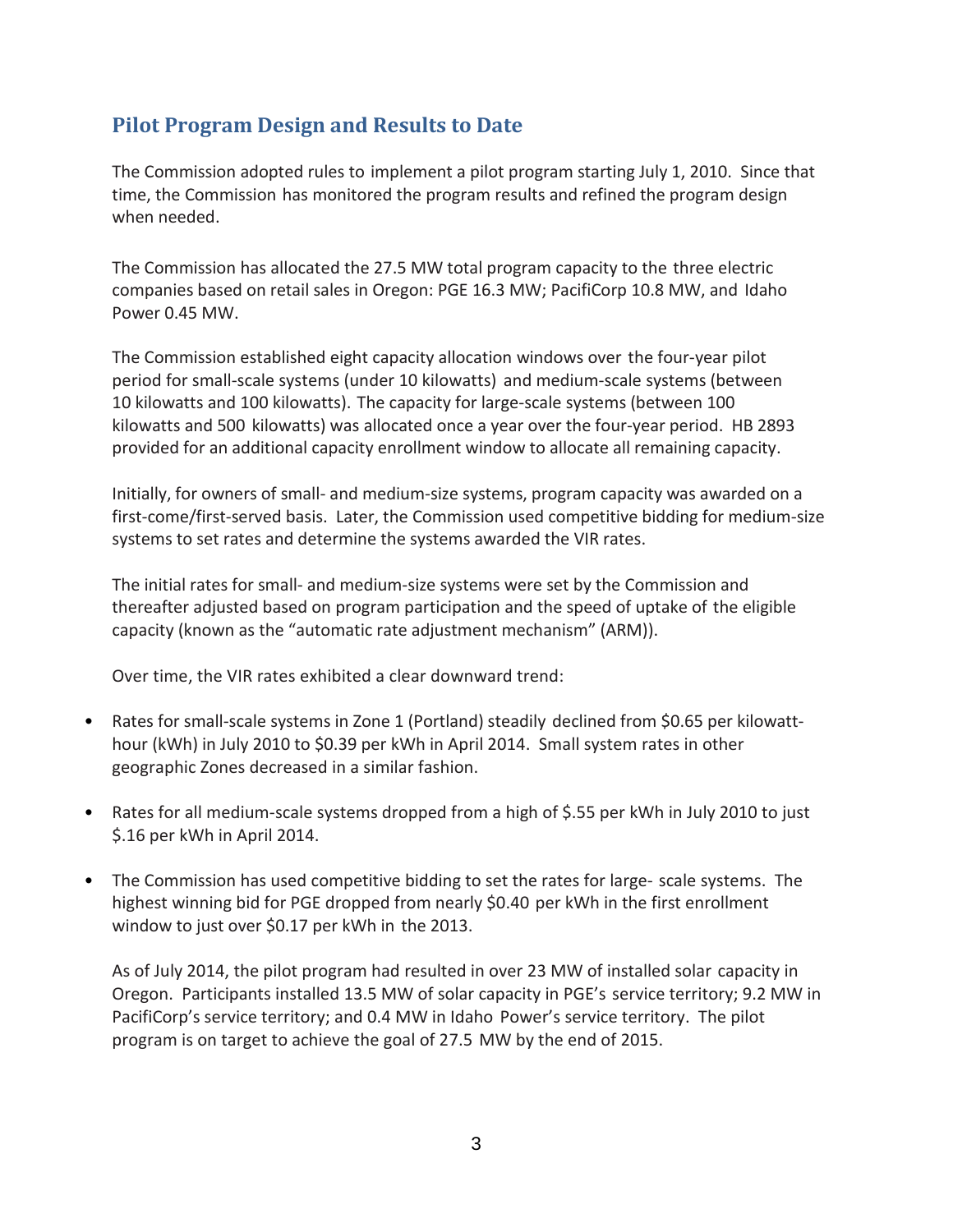#### **Estimated Rate Impacts**

The estimated rate impact is highest in the early years of the pilot due to start-up costs in establishing the program processes and procedures. Rate impact declines over time, resulting in an average of about 0.25 percent of revenue requirements.<sup>1</sup> The estimated average annual rate impact from the entire 15-year pilot program is 0.28 percent of revenue requirement for PGE customers; 0.22 percent of revenue requirement for PacifiCorp customers; and 1.3 percent of revenue requirement for Idaho Power customers.

#### **Comparative Effectiveness of Alternative Incentive Options**

The pilot program and its production based incentives have not adversely affected the use of state tax credits and Energy Trust incentives in promoting the development of Solar PV systems in Oregon. Since July 2010, over 40 MW of solar capacity has been installed in Oregon with the help of state tax credits and Energy Trust incentives. Both the pilot program and the state tax credit/incentive program have promoted the development of Solar PV systems in Oregon. Different individuals are likely to find one or the other of the incentive programs to be more advantageous to their decision to install a solar PV system.

#### **Effects on System Cost**

The cost of systems installed under all Oregon solar incentive programs declined steadily over the last several years primarily due to the decline in solar panel costs. The Commission found no fundamental difference in system cost trends between programs, with one exception: the reverse auction mechanism for large systems under the VIR pilot has consistently provided the lowest energy and installation costs among the programs.

#### **Resource Value of Solar**

 $\overline{a}$ 

At the conclusion of the 15-year VIR contract, the customer-generator may continue to sell power to the utility at a rate determined by the resource value of solar. There are many potential benefits that could be incorporated into the determination of the resource value. However, to date, the Commission has chosen to calculate this value based on benefits that are observable and measurable.

After conducting an investigation into this subject through Docket UM 1559, the Commission determined that the resource value of solar at present should reflect the avoided cost of energy generation and transmission. Other additional benefits may be incorporated into this value as more solar is installed onto the electric grid in the future.

The current utility estimates of the resource value of solar range from 5.5 to 6.7 cents per kWh. The Commission will be conducting a comprehensive study of this subject in the future.

 $^{1}$  Approximately \$0.25 on an average retail customer's monthly bill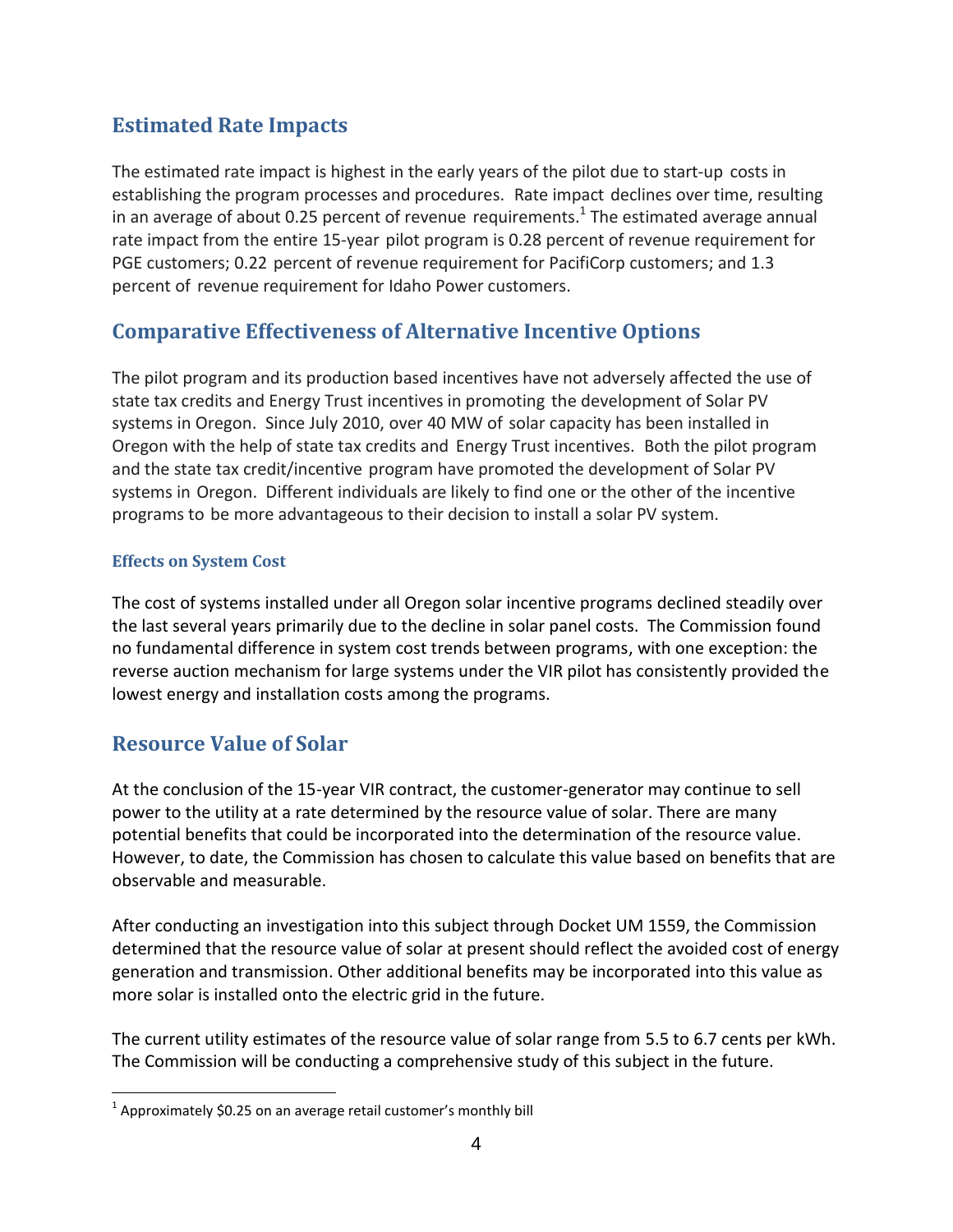### <span id="page-5-0"></span>**Background**

The 2009 Oregon Assembly directed the Public Utility Commission to establish a Volumetric Incentive Rate (VIR) Pilot Program in the service territories of Portland General Electric Company (PGE), PacifiCorp, and Idaho Power Company (Idaho Power). The purpose of the pilot is to demonstrate the use and effectiveness of paying a fixed price, in cents per kWh, for solar electricity produced by retail customers.<sup>2</sup> The fixed price (incentive rate) established by the Commission is set to recover the system's total installation cost over time and attract customer and solar developer interest. Systems less than 500 kilowatts are eligible for the program. Participants in this pilot are not eligible for state tax credits or Energy Trust rebates.

The Legislature originally set a cap of 25 MW of installed capacity for the program.<sup>3</sup> In 2013, it raised the cap to 27.5 MW.<sup>4</sup>

Seventy five percent of the program capacity is allocated to "residential qualifying systems and small commercial qualifying systems." A "residential qualifying system" has a nameplate capacity of 10 kilowatts or less. A "small commercial" system has a nameplate capacity between 10 kilowatts and 100 kilowatts. The remaining program is allocated to systems between 100 kilowatts and 500 kilowatts.

Under the VIR Pilot Program, the customer executes a 15-year agreement with their utility and is paid the approved incentive rate for each kWh of solar power they generate. However, each customer will receive the rate in effect at the time they execute their contract for the duration of the contract. After 15 years, the utility may pay its prevailing avoided cost price for solar power generated by the customer.

 $2$  ORS 757.365(1).

<sup>3</sup> *Former* ORS 757.365(1).

 $^4$  ORS 757.265.(1)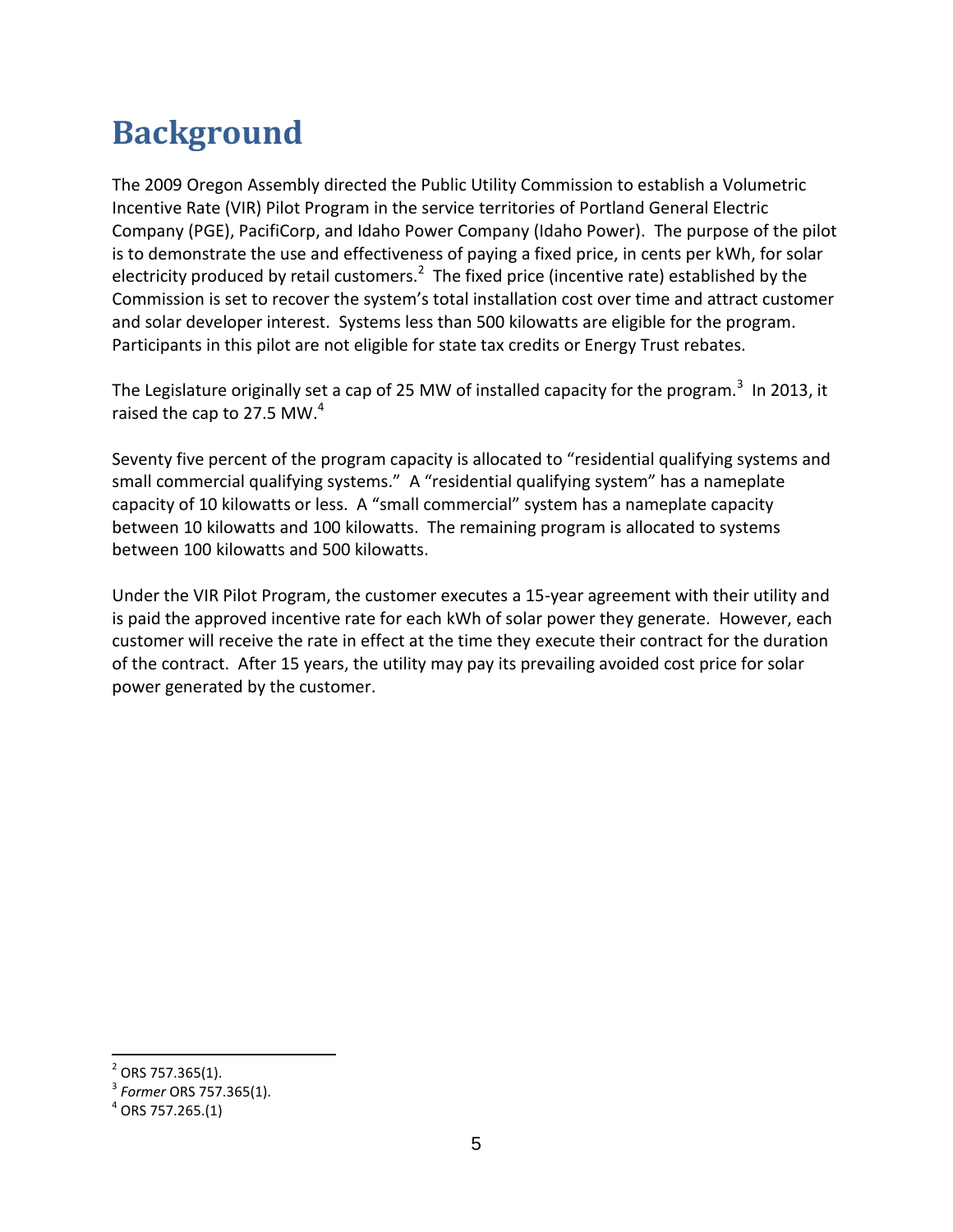### <span id="page-6-0"></span>**Program Design and Results**

The Commission adopted rules to implement the VIR Pilot Program starting July 1, 2010. Since that time, the Commission has monitored the program and refined the program design when needed.

The Commission allocated the original 25 MW total program capacity to the three electric companies based on retail sales in Oregon: PGE 14.9 MW; PacifiCorp 9.8 MW; and Idaho Power 0.4 MW. HB 2893 authorized an additional 2.5 MW of capacity bringing the company totals to: PGE 16.3 MW; PacifiCorp 10.8 MW; and Idaho Power 0.45 MW.

Eight capacity allocation windows were established over the four-year pilot period to enroll small-scale systems (under 10 kilowatts) and medium-scale systems (between 10 kilowatts and 100 kilowatts). The capacity for large-scale systems (between 100 kilowatts and 500 kilowatts) was allocated once a year over the four-year period. HB 2893 provided for an additional enrollment window in starting May 1, 2015,<sup>5</sup> to allocate all remaining capacity.

Initially, capacity was allocated to small and medium sized systems on a first-come, first-served basis. Currently, capacity is allocated to small systems by lottery and to medium systems by competitive bid. After setting initial rates for small- and medium-sized systems, the Commission adjusted the rates based on program participation and the speed of uptake of the eligible capacity (an automatic rate adjustment mechanism (ARM)).

Table 1 below shows the rates for small-scale, medium-scale, and large-scale systems for each year during the course of the pilot. The data in Table 1 highlight two important trends:

- Rates for small-scale systems have steadily declined throughout the program. As an example, rates in Zone 1 (Portland) fell from \$0.65 per kWh in July 2010 to \$0.39 per kWh in April 2014. Small system rates for other zones have similarly declined over time.
- Rates for medium-scale systems in all zones have reflected a similar pattern, falling from a high of \$0.55 per kWh in July, 2010, to the current rate of \$0.16 per kWh.

<sup>&</sup>lt;sup>5</sup> Order No. 14-025 in UM 1452, p. 2.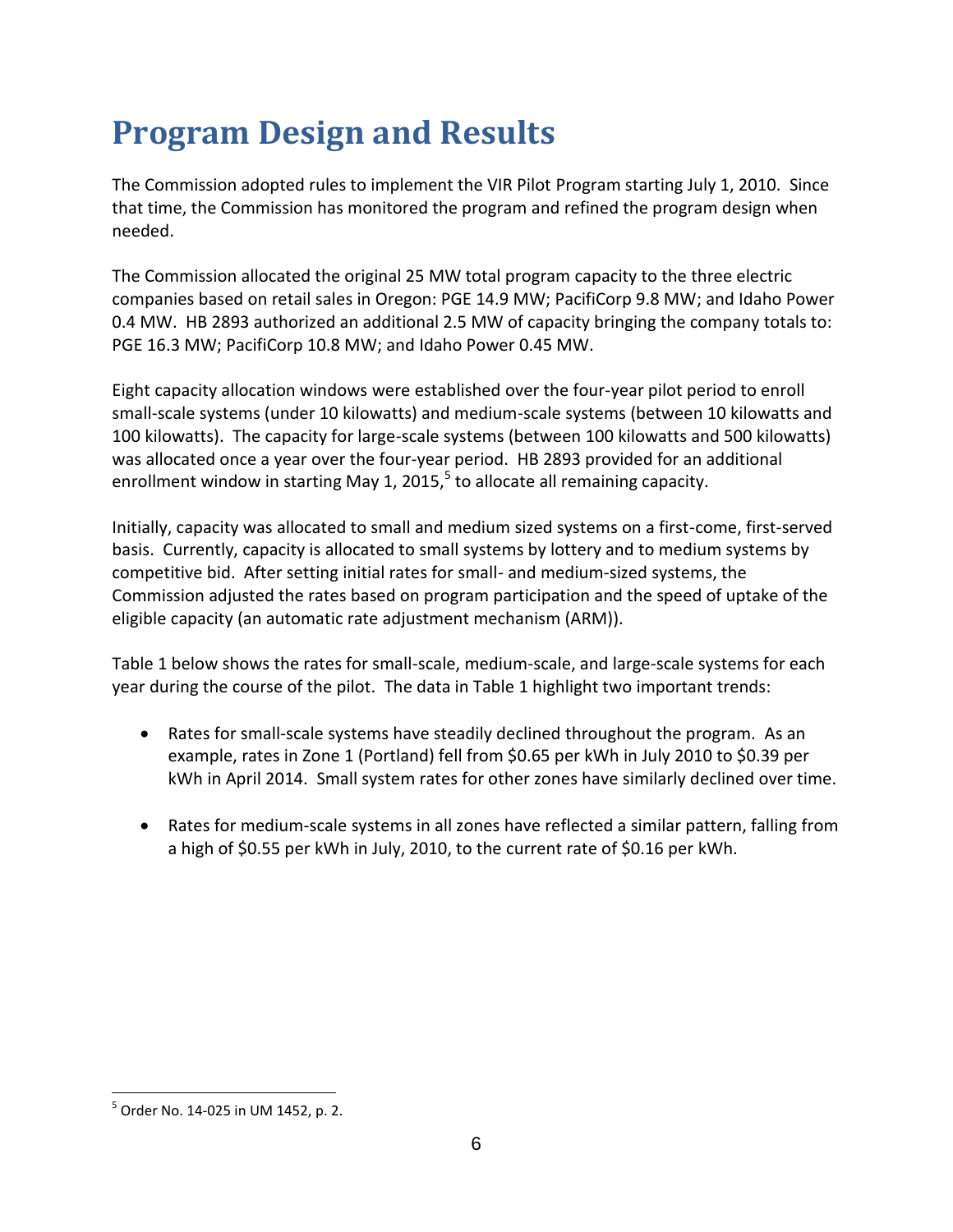#### **Table 1 - History of VIR Rate**

| <b>Enrollment</b> | Zone    | Zone    | Zone    | Zone    |
|-------------------|---------|---------|---------|---------|
| <b>Period</b>     | 1       | 2       | З       | 4       |
| Jul 2010          | \$0.65  | \$0.60  | \$0.60  | \$0.55  |
| Oct 2010          | \$0.585 | \$0.54  | \$0.54  | \$0.495 |
| Apr 2011          | \$0.468 | \$0.432 | \$0.432 | \$0.396 |
| Oct 2011          | \$0.374 | \$0.346 | \$0.346 | \$0.317 |
| Apr 2012          | \$0.411 | \$0.346 | \$0.346 | \$0.317 |
| Oct 2012          | \$0.411 | \$0.346 | \$0.346 | \$0.317 |
| Apr 2013          | \$0.390 | \$0.311 | \$0.311 | \$0.285 |
| Oct 2013          | \$0.390 | \$0.280 | \$0.280 | \$0.256 |
| Apr 2014          | \$0.390 | \$0.252 | \$0.252 | \$0.230 |

*Small systems (<10kW) -- \$/kWh*

*Medium systems (>10kw and <100kW)*

| <b>Enrollment</b> | Zone    | Zone    | Zone    | Zone    |
|-------------------|---------|---------|---------|---------|
| <b>Period</b>     | 1       | 2       | З       | 4       |
| Jul 2010          | \$0.55  | \$0.55  | \$0.55  | \$0.55  |
| Oct 2010          | \$0.495 | \$0.495 | \$0.495 | \$0.495 |
| Apr 2011          | \$0.396 | \$0.396 | \$0.396 | \$0.396 |
| Oct 2011          | \$0.317 | \$0.317 | \$0.317 | \$0.317 |
| Apr 2012          | \$0.285 | \$0.25  | \$0.25  | \$0.25  |
| Oct 2012          | \$0.285 | \$0.25  | \$0.25  | \$0.25  |
| Apr 2013          | \$0.230 | \$0.181 | \$0.181 | \$0.181 |
| Oct 2013          | \$0.175 | \$0.16  | \$0.16  | \$0.16  |
| Apr 2014          | \$0.175 | \$0.16  | \$0.16  | \$0.16  |

*Large systems - 100kW to 500kW (cents per kWh)*

|                   | 2010 | 2011 | 2012 | 2013 |
|-------------------|------|------|------|------|
| <b>PGE</b>        | 39   | 22.5 |      |      |
| <b>PacifiCorp</b> | 24   | 23   |      |      |

The Commission used competitive bidding to set the rates for large-scale systems. The highest winning bid for PGE dropped from nearly \$0.40 per kWh in the first enrollment window in 2010 to \$0.175 per kWh in the last 2013 enrollment window. The winning bid for large-scale systems for PacifiCorp dropped from 24 cents/kWh in 2010 to 11 cents/kWh in the last enrollment window in 2013.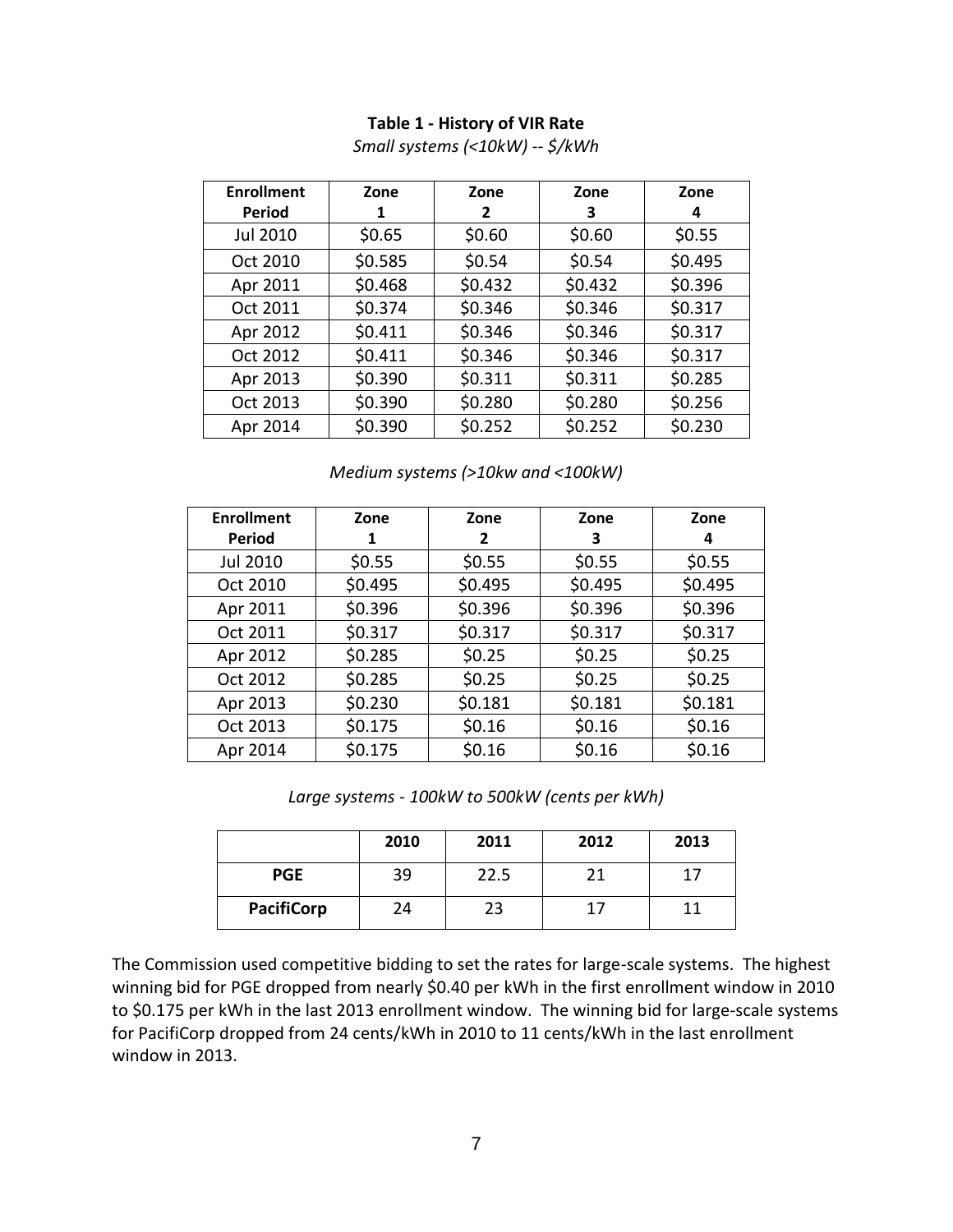As of July 2014, the VIR Pilot Program had resulted in over 23 MW of installed solar capacity in Oregon (out of 27.5 MW mandated by the legislature). Participants installed 13.5 MW of solar capacity in PGE's service territory; 9.2 MW in PacifiCorp's service territory; and 0.4 MW in Idaho Power's service territory. The Pilot Program is on target to achieve the goal of 27.5 MW of installed capacity with most of the additional capacity already assigned to projects in progress.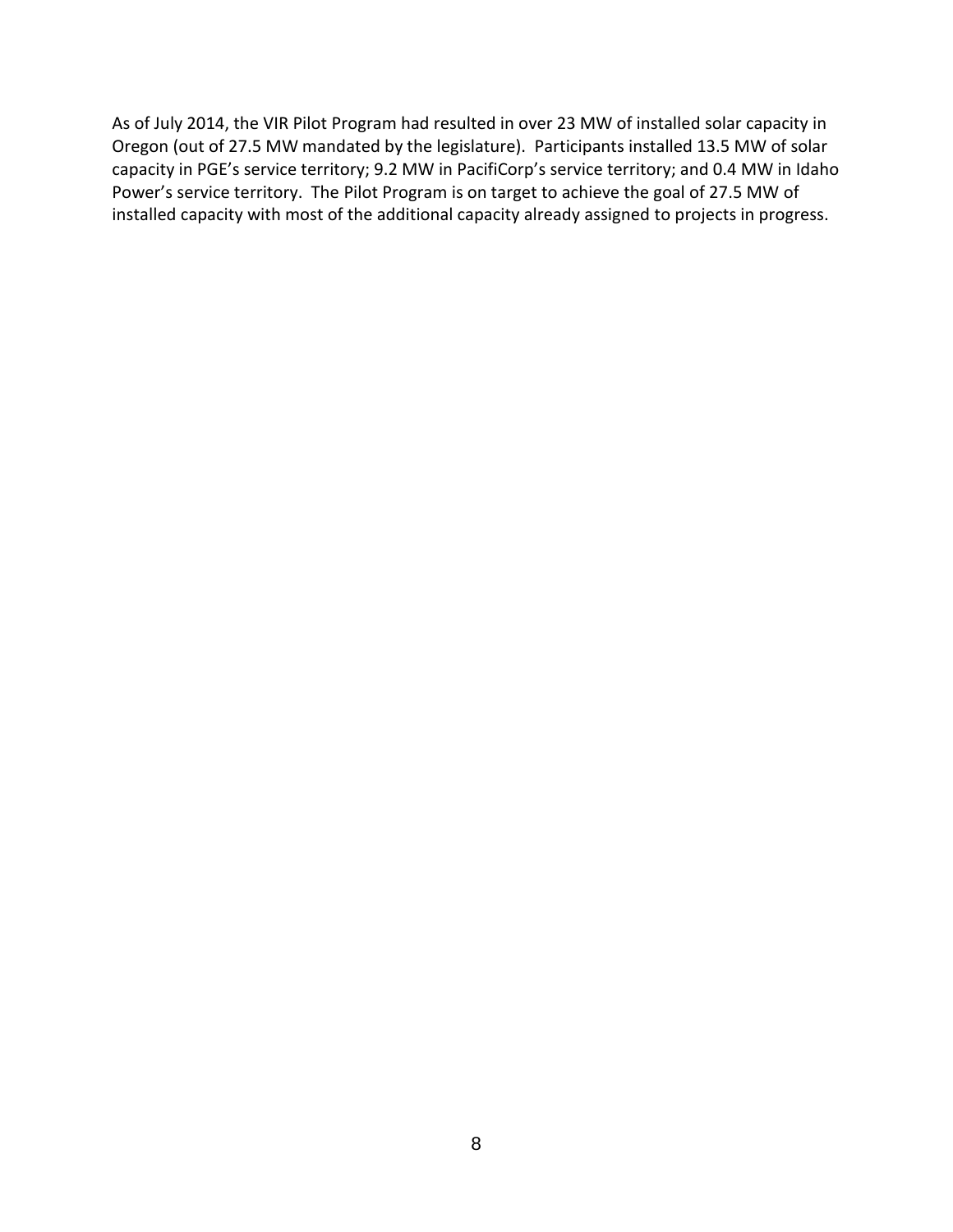### <span id="page-9-0"></span>**Estimated Rate Impacts**

Each year the electric companies file with the Commission a report estimating the yearly rate impacts of the pilot program. Pilot program costs include both the cost of the incentive payments and the utility cost to administer the program.

To estimate the rate impacts of the pilot program, the electric companies and Commission assume the following:

- Full capacity is reached for reservations in each allocation window;
- Immediate installation of all winning projects after the enrollment window is complete;
- Immediate incorporation of all costs into electricity rates. The estimates do not consider regulatory lag or deferred accounting treatment;
- The utility benefit of not having to purchase power on the open market in an amount equivalent to the output from participating solar systems; and
- For the small and medium-sized projects the VIR is reduced by the retail rate, or bill savings the customer receives, due to the net-metering structure of the program. Without this reduction in the VIR the electric companies, and its customers, would be effectively paying the retail rate plus the VIR per kWh.

Below are the overall rate impacts estimated by each utility. See Appendix II for more detail from the associated compliance reports submitted by the utilities.

| <b>ITILITY</b> | <b>PGE</b> | PAC   | <b>IPCC</b> |
|----------------|------------|-------|-------------|
| % of Revenue   | 0.28%      | 0.22% | $1.30\%$    |
| Requirement    |            |       |             |

 $^6$  Idaho's rate impact based on a 1.5 percent revenue rider and not on actual costs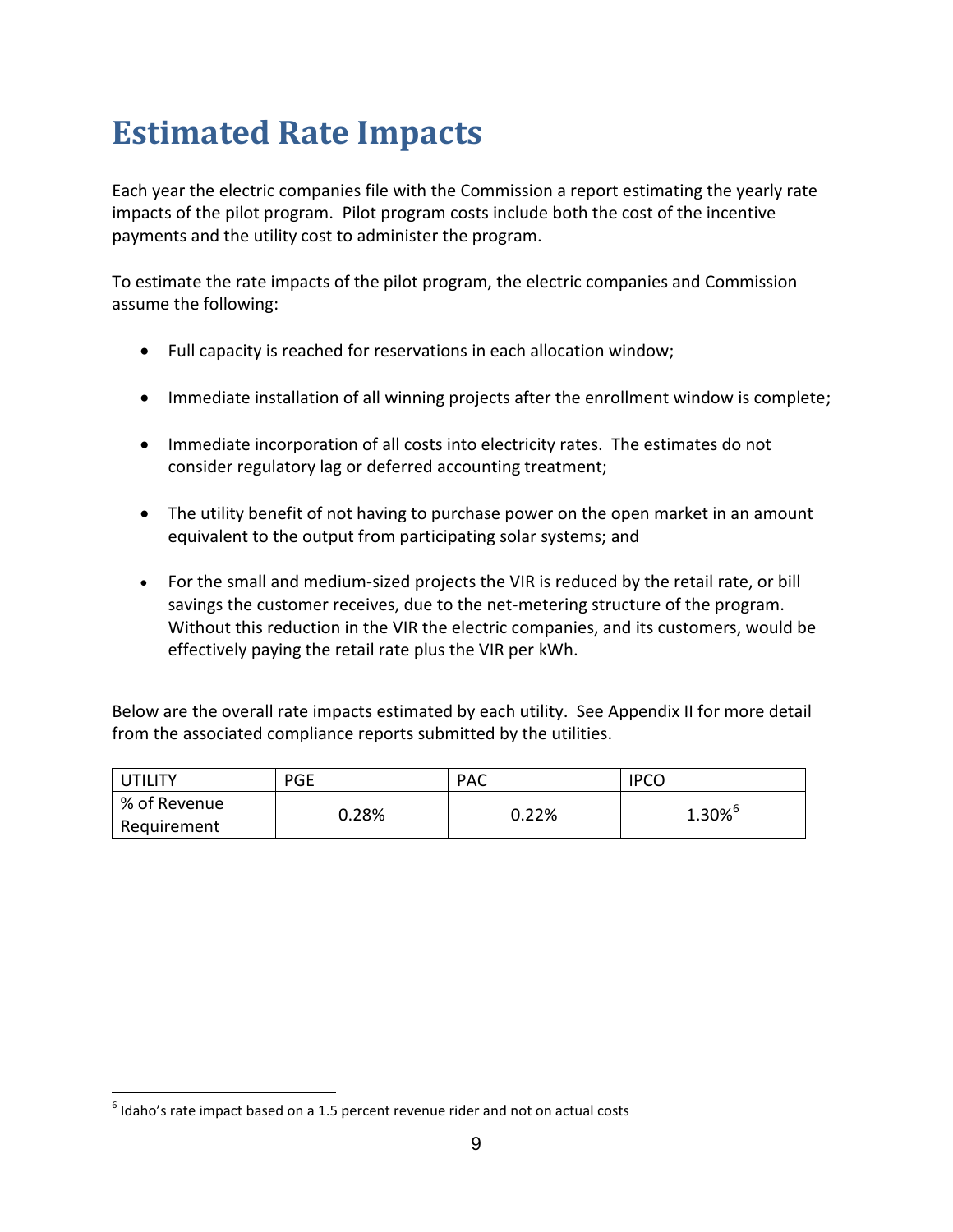### <span id="page-10-0"></span>**Comparative Effectiveness of Alternative Incentive Options**

Electric utility customers who plan to install solar generation currently have two Oregon incentive programs to choose from – the "rebate/tax-credit" program offered through the Energy Trust of Oregon (ETO) and the Oregon Department of Energy (ODOE), and the VIR offered through the utilities. Both programs offer cash incentives to the program participant, but the two programs vary greatly in the way these incentives are determined and paid out.

The primary difference between the two incentive programs is in the way the cash incentives are paid out. The rebate/tax-credit program incentive is paid out in two ways. First, the ETO offers a cash rebate based on the size of the system installed (that is, on a "per-kilowatt" basis). Second, participants in the program are eligible for a state income-tax credit (also based on system size) for the tax year that the system is installed. Because the incentive amount is based on how large the solar system is, it is referred to as a "capacity" payment.

In contrast, under the pilot VIR program a participant receives an incentive based on the amount of energy generated (that is, on a "per kilowatt-hour" basis). The incentive is paid monthly at a rate determined when the project is accepted into the program. Since the incentive amount depends on actual energy generation, this type of incentive is referred to as a "production" payment. Participants in VIR pilot program are not eligible for state renewable tax credits.

The relative risks of the two different types of incentives vary. Because recipients of volumetric incentive rates only get paid when their systems operate, they bear the risks associated with reduced generation due to system damage and degradation in the panel efficiency, among other factors. In addition, owners may not be able to take advantage of the payments for a sufficiently long period to justify the investment. Further, the solar pilot program participant must bear the full upfront cost of the system (minus the federal tax credit), and incur greater carrying costs or realize greater opportunity costs, depending on the individual's financing arrangements, as compared to a lump sum upfront payment.

Some customers will prefer the up-front payments of the Energy Trust incentive coupled with state tax credits. Others will prefer the volumetric incentive rates and payments offered in the pilot program. Obviously, the higher the VIR rates, the more customers that will favor the VIR approach. Still, even at high VIR rate levels, some individuals would still prefer incentives to reduce the upfront cost of a system.

The comprehensive report on solar incentives presented by the Commission to the legislature in July 2014,<sup>7</sup> contained a comparative analysis of the VIR and ETO rebate/tax

<sup>7</sup> *"Investigation into the Effectiveness of Solar Programs in Oregon"*, Oregon Public Utility Commission report to the Legislature, July 1, 2014.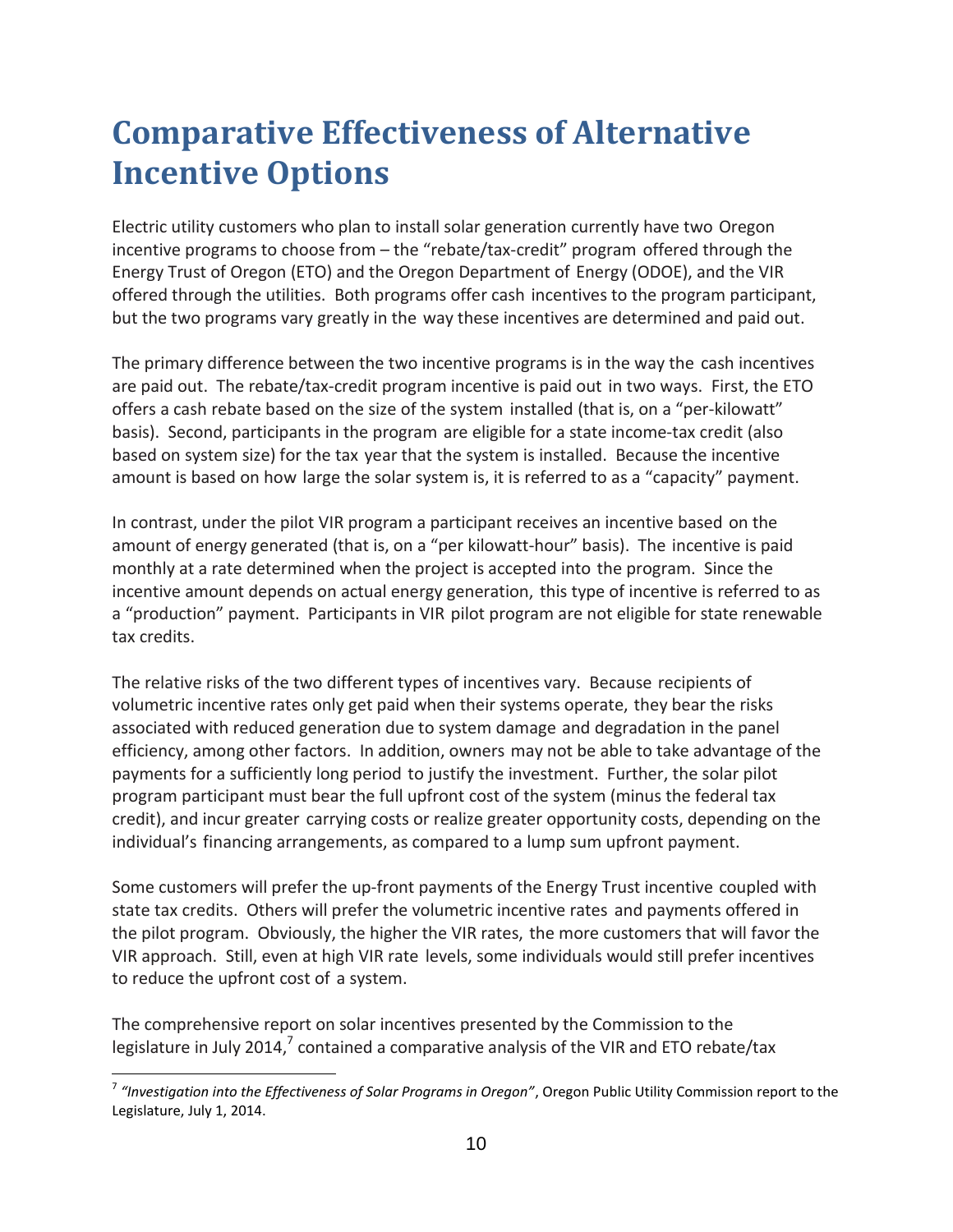credit incentive programs. In that study, the two programs were compared on a number attributes and their relative efficiencies were discussed. In this section, the two most prominent performance comparisons are highlighted – those based on demand (number of projects and capacity) and cost.

#### <span id="page-11-0"></span>**Number and Capacity of Installed Projects**

As can be seen in Table 2, the pilot program and its production-based incentives have not affected the use of state tax credits and Energy Trust incentives in promoting the development of Solar PV systems in Oregon. Since July 2010 (post VIR), over 40 MW of solar capacity have been installed in Oregon with the help of state tax credits and Energy Trust incentives. From Table 2, it can be seen that this is more than double the amount of capacity installed under these programs in the three years prior to the establishment of the VIR program.

| Year            | <b>No. Projects</b> | <b>Capacity (kW)</b> |
|-----------------|---------------------|----------------------|
| <b>PRE VIR</b>  |                     |                      |
| 2007            | 220                 | 1,069                |
| 2008            | 256                 | 3,959                |
| 2009            | 482                 | 5,900                |
| <b>POST VIR</b> |                     |                      |
| 2010            | 1205                | 9,732                |
| 2011            | 1331                | 11,114               |
| 2012            | 1244                | 19,186               |

#### **Table 2 – Solar Projects Completed Under ETO Rebate/ Tax Credit Programs<sup>8</sup>**

By comparison, for each of the eight allocation windows held for the VIR Pilot Program, all available capacity was reserved and to date, all of the allocated capacity is either installed or expected to be installed by the end of the Pilot Program.

Both the pilot program and the state tax credit/incentive program have promoted the development of Solar PV systems in Oregon. Different individuals are likely to find one or the other incentive programs to be more advantageous to their decision to install a solar PV system.

For another view, Table 3 compares the number of projects and installed capacity under the legacy programs for 2009 (before the VIR was offered) and 2013 (the fourth year of the VIR Pilot Program).

 $\overline{a}$ 8 *Ibid.,* Appendix 1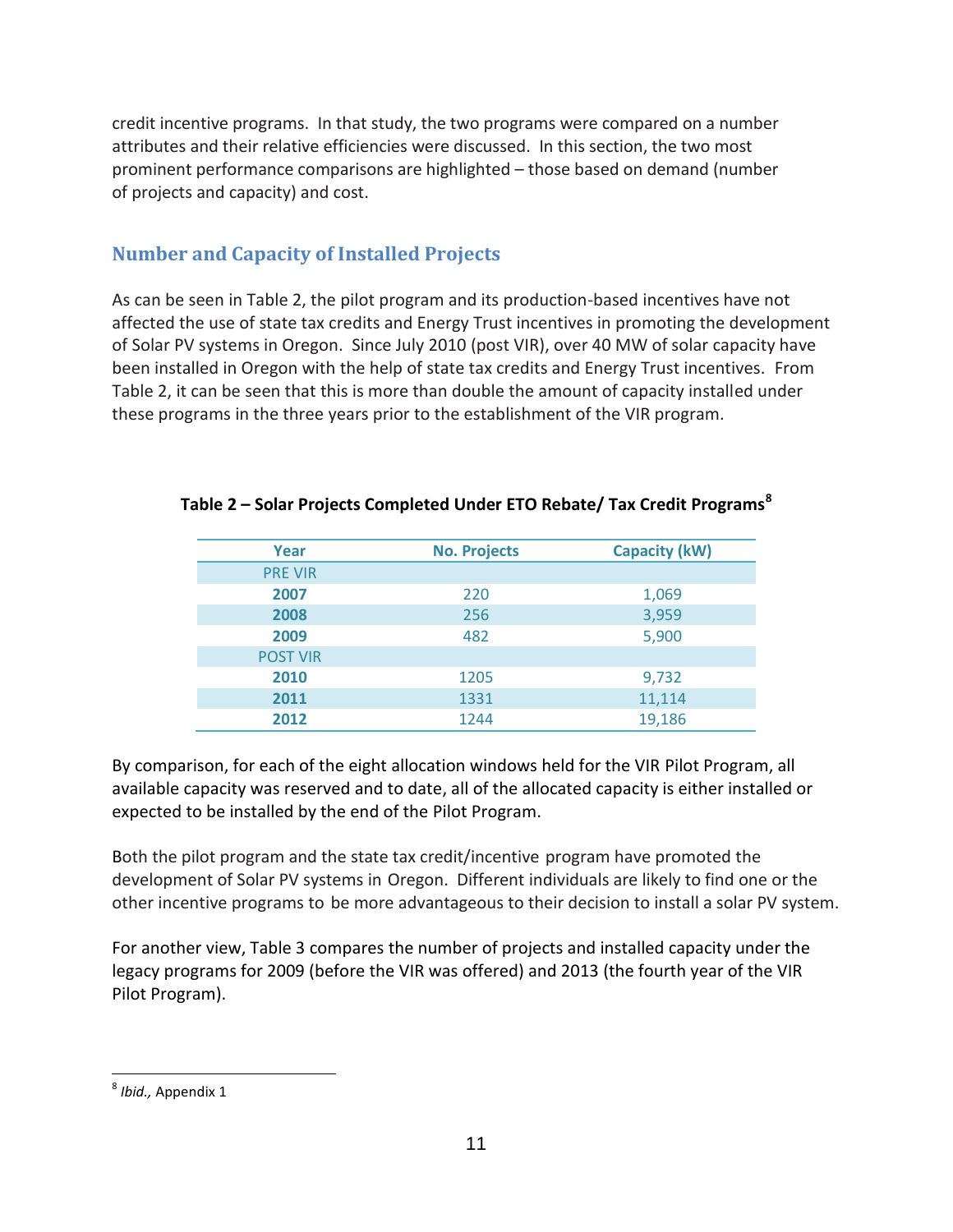| <b>Program</b>                              | <b>Number of Projects</b><br>(2009) | <b>Number of Projects</b><br>(2013) | <b>Capacity (kW)</b><br>(2009) | <b>Capacity (kW)</b><br>(2013) |
|---------------------------------------------|-------------------------------------|-------------------------------------|--------------------------------|--------------------------------|
| <b>ETO plus Tax Credit</b><br>(Residential) | 507                                 | 838                                 | 1595                           | 4323                           |
| <b>ETO plus Tax Credit</b><br>(Commercial)  | 159                                 | 42                                  | 3499                           | 1479                           |
| <b>VIR Pilot (Small)</b>                    | $\qquad \qquad$                     | 342                                 |                                | 2589                           |
| <b>VIR Pilot</b><br>(Med & Large)           | $\overline{\phantom{0}}$            | 17                                  |                                | 2143                           |
|                                             |                                     |                                     |                                |                                |

#### **Table 3 - Number of Projects and Installed Capacity by Program**

Despite the alternative incentive offered to customers through the VIR Pilot Program, there has been no slowing in the demand for residential solar programs assisted by the legacy programs. As can be seen in Table 3, demand for residential installations with the ETO/tax incentive program continued to increase during the years of the VIR.

Table 3 also reflects a drop in demand for business incentives through the legacy programs in 2013 compared to 2009. This drop is directly due to the severe decrease in funding for the Business Energy Tax Credit (BETC) program during this time period.<sup>9</sup>

In conclusion, the VIR Pilot Program has had no dampening effect on the demand for solar through the ETO rebate/tax incentive program.

#### <span id="page-12-0"></span>**Comparison of Installation Cost**

 $\overline{a}$ 

The following table compares the average installation cost of solar generating equipment as reported by the installers for the legacy and VIR pilot programs.

| Program                                     | Cost in 2010 (\$/Watt) | Cost in 2013 (\$/Watt) | <b>Decrease %</b> |
|---------------------------------------------|------------------------|------------------------|-------------------|
| <b>ETO plus Tax Credit</b><br>(Residential) | \$6.88                 | \$4.62                 | 32                |
| <b>ETO plus Tax Credit</b><br>(Commercial)  | \$6.74                 | \$5.23                 | 22                |
| <b>VIR Pilot (Small)</b>                    | \$6.48                 | \$4.57                 | 29                |
| <b>VIR Pilot (Large)</b>                    | \$3.71                 | \$2.31                 | 38                |

#### **Table 4 - Cost of Solar Installation by Program**

 $^{9}$  The BETC program expired in 2012 for projects not under construction by April 2011.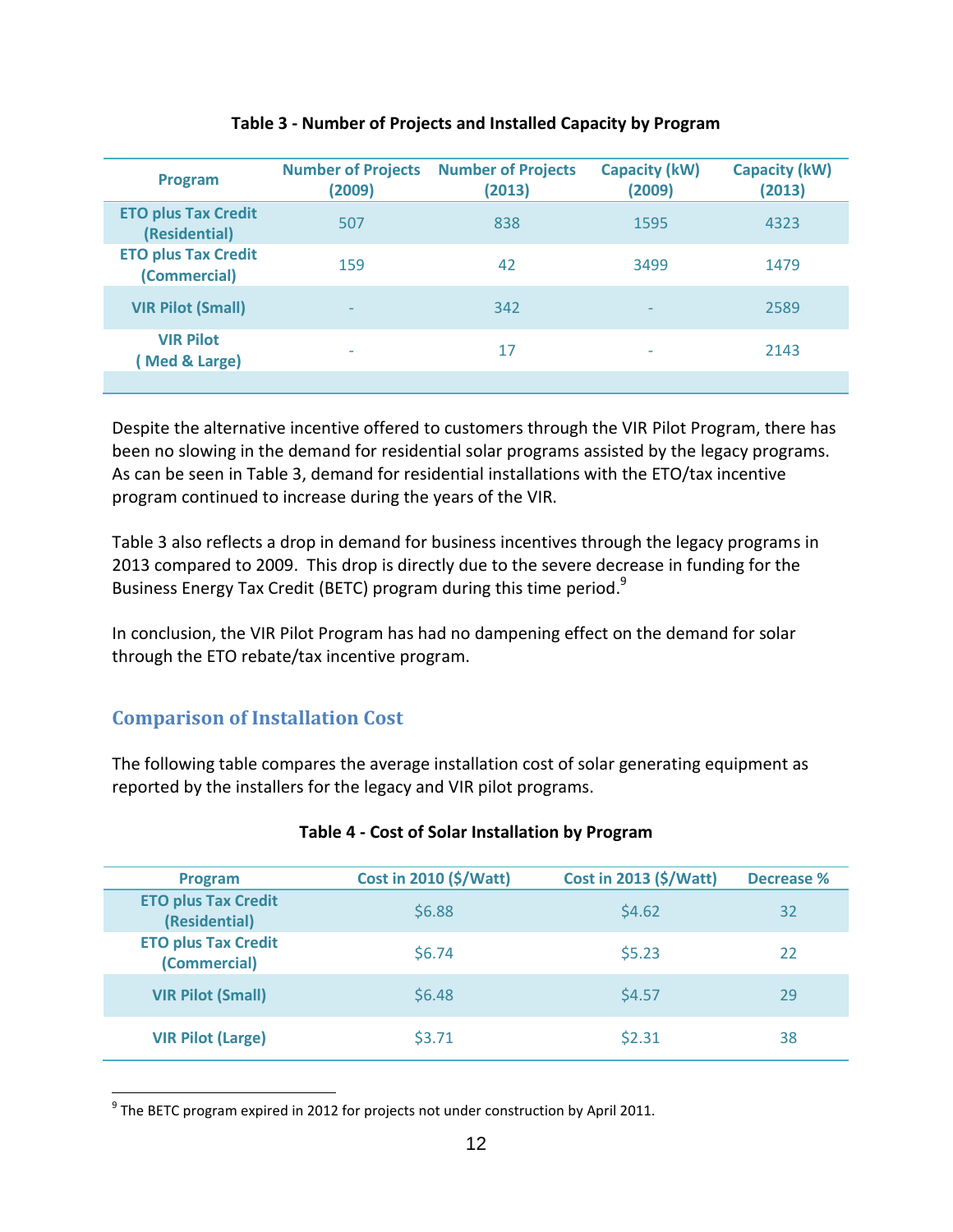Figures 1 and 2 show, by year, the average of panel costs and non-equipment costs for systems installed for the VIR Pilot Program. On average, panel costs have dropped from \$3.00 per watt in 2010 to \$1.25 per watt in 2013. Non-equipment costs have come down but not as fast. On average, non-equipment costs dropped from about \$3.50 per watt in 2010 to a little more than \$2.50 per watt in 2013.



#### **Figure 1: Cost of PV Panels Used in the VIR Pilot**

**Figure 2: Trend in Solar Installation Non-Equipment Costs**

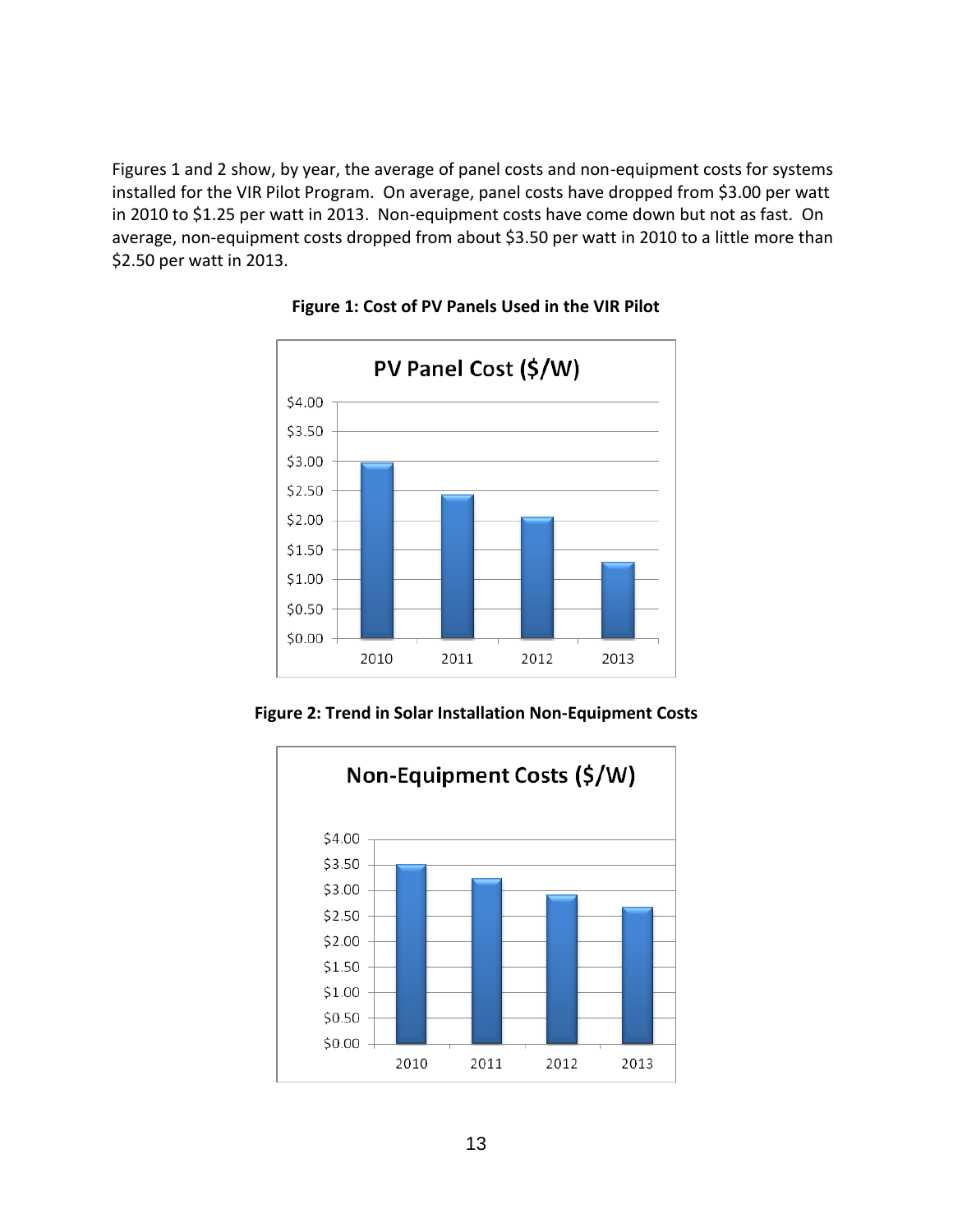Table 4 (along with Figures 1 and 2) shows that the installed cost of solar equipment decreased substantially over the VIR program window. This dramatic cost drop was observed in both the legacy solar incentive programs and the VIR Pilot Program.

The costs of systems installed under all programs have declined steadily primarily due to the industry-wide decline in solar panel costs. As explored in detail in the July solar incentive report, the Commission found no fundamental difference in system cost trends between programs.

There is no evidence that the design of any of the incentive program had any effect on installation costs (with the exception noted below). Since the decreases in costs are relatively comparable for the two programs, we conclude that the cost decreases were not due to program design but rather to general market forces.

However, the very low price reached under the VIR Pilot Program for large systems is likely the result of the use of a "reverse auction" mechanism used to determine winning bids. In theory, the market competition of the reverse auction method is expected to bring the lowest expected price to the purchaser. From the pilot program experience, this appears to be true.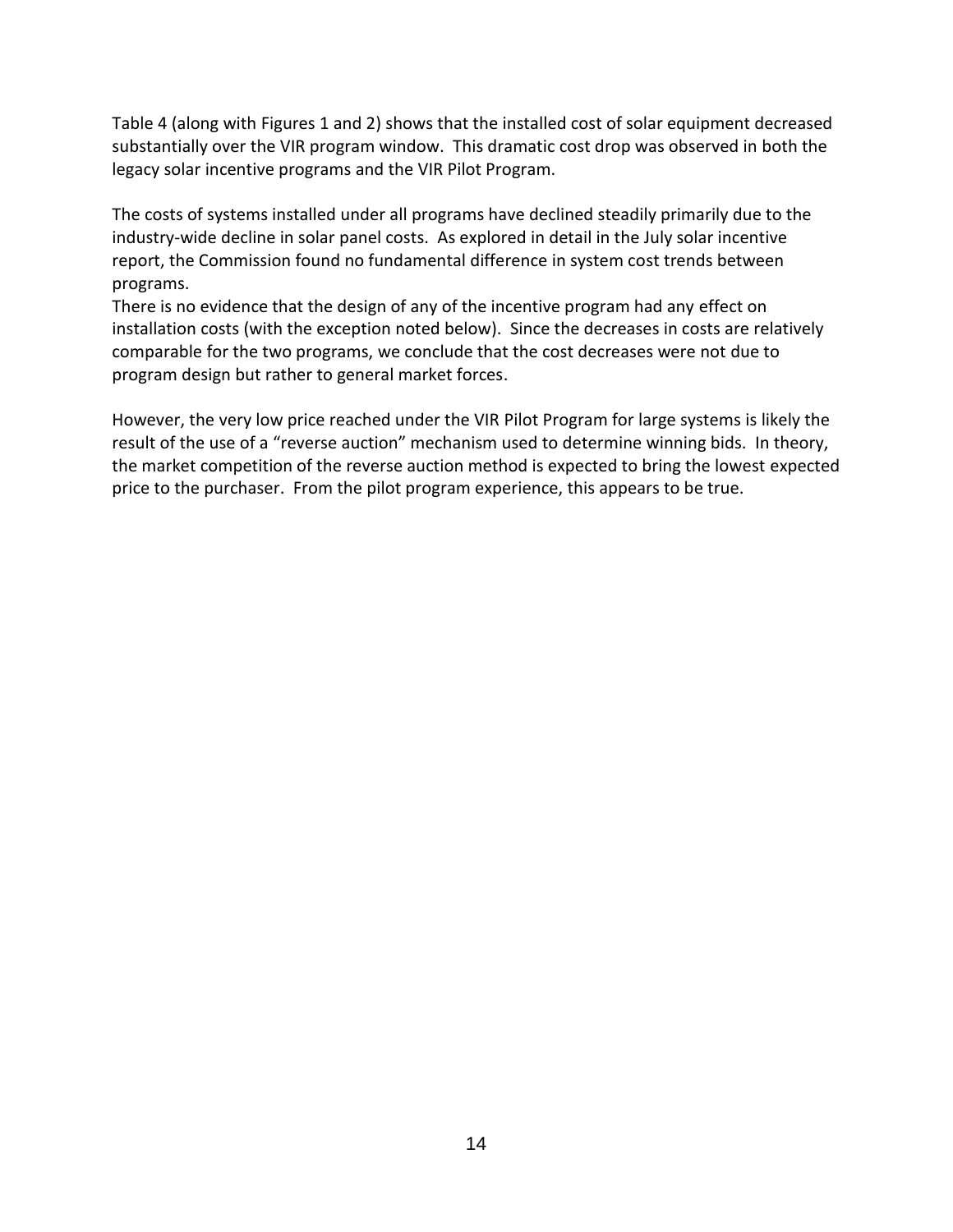### <span id="page-15-0"></span>**Resource Value of Solar Energy**

Under the VIR Pilot Program, Oregon's utilities must report the solar resource value every two years. Resource value is defined in ORS 757.360(5), as:

- a) The avoided cost of energy, including the avoided fuel price volatility, minus the cost of firming and shaping the electricity generated from the facility; and
- b) Avoided distribution and transmission cost.

In general terms, the resource value of solar refers to the sum of benefits that accrue to the utility system due to solar generation. The Commission distinguishes "resource value" from a broader definition of value that might include society-wide benefits such as improved environmental quality or net increase in employment. These societal and environmental benefits, though perhaps important, are beyond the scope of normal utility regulation and have not been investigated by the Commission.

Some recognized and quantifiable benefits of solar generation include:

- The value of the energy that the utility would otherwise generate or purchase;
- Avoided or deferred cost of new generating capacity;
- Savings in transmission line losses;
- Value in preventing or recovering from grid reliability issues;
- Improved power quality;
- Avoided or deferred transmission and distribution investments;
- Risk and price hedge against future gas price volatility; and
- Reduced cost of complying with current or anticipated environmental regulations.

In order to address stakeholder concerns over the solar resource values reported early in the VIR Pilot Program, the Commission opened an investigation<sup>10</sup> into the appropriate method of calculating resource value. At the conclusion of that investigation, the Commission determined that although precise calculation of the solar resource value was still an issue among parties, the resource value was not greater than the incentive rates; a finding that was not disputed.<sup>11</sup>

As a result of the investigation into solar resource value, the Commission directed utilities to estimate the benefits of avoided energy, avoided investments in capacity, and avoided transmission line losses. The Commission chose to not require calculations of avoided

 $\overline{a}$  $^{10}$  Oregon Public Utility Commission Docket No. UM 1559.

<sup>11</sup> Order No. 12-396; *In the Matter of the Public Utility Commission of Oregon Investigation into the Appropriate Calculation of Resource Value for Solar Photovoltaic Systems,* Docket No. UM 1559.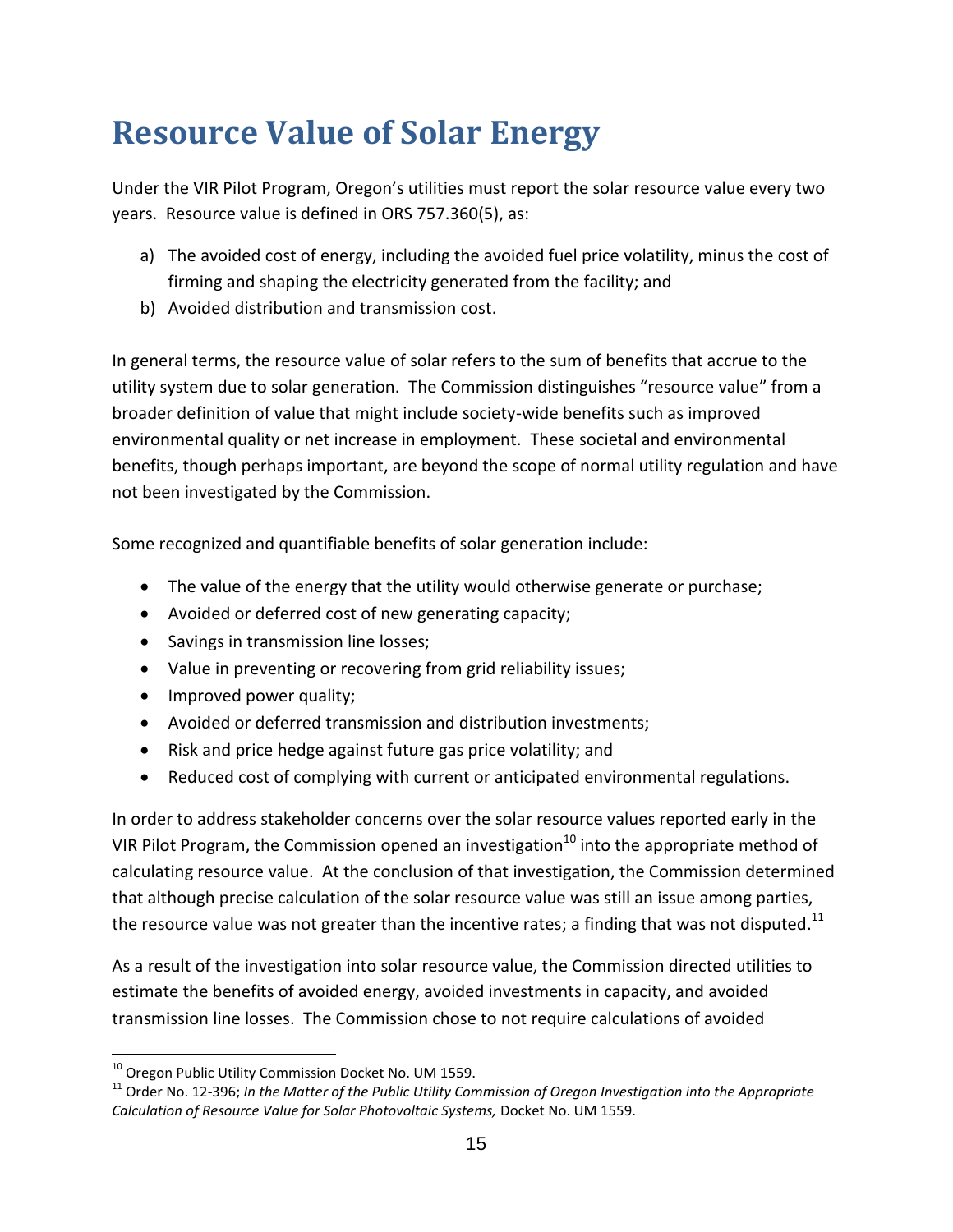transmission and distribution investments, firming and shaping costs, fuel price hedging, or carbon costs, stating that a certain threshold level of solar penetration in Oregon is needed before these additional costs and benefits become measurable and need to be considered.

Utilities were required to estimate the value of avoided energy benefits using three methods*:*

- i. The "Standard" method used to set the Avoided Cost Price under the Public Utility Regulatory Policy Act (PURPA),
- ii. A "Renewable" method, also used to set the Avoided Cost under PURPA, and
- iii. An "IRP" method, which uses computer models to compare the utility's total cost to serve its loads with and without the solar generation. The Commission also directed utilities to calculate the capacity contribution of solar using the "Effective Load Carrying Capacity" or "ELCC" method, a computer based method recommended by ODOE and Commission staff.<sup>12</sup>

The table below shows the resource values reported by utilities as of July 2014.

| Solar Value (Cents/kWh) Reported by Utilities under OAR 860-084-0370 |     |         |     |  |  |  |
|----------------------------------------------------------------------|-----|---------|-----|--|--|--|
| Idaho<br><b>PGE</b><br><b>Calculation Method</b><br><b>PAC</b>       |     |         |     |  |  |  |
| Standard                                                             | 6.7 | 6.5     | 6.3 |  |  |  |
| Renewable                                                            | 6.7 | $N/A$ * | 5.9 |  |  |  |
| IRP                                                                  | 5.5 | 5.0     | 5.5 |  |  |  |

#### **Table 6: Solar Resource Value cents/kWh Reported by Oregon IOUs<sup>13</sup>**

*\*Idaho Power does not provide a Renewable Method calculation since they are not required to do so by the Oregon PUC.*

#### <span id="page-16-0"></span>**"Value of Solar" Studies**

 $\overline{a}$ 

A number of studies have been conducted recently to estimate the value of solar. In most of these studies, the value of solar calculation includes some or all of the recognized societal and environmental benefits of solar power. These studies were recently reviewed and summarized in a 2013 Rocky Mountain Institute (RMI) report. $^{14}$ 

Table 7 below summarizes the results of the studies reported by RMI:

 $12$  In our review of solar value studies outside Oregon, we found several that also used the ELCC method for this purpose.

<sup>&</sup>lt;sup>13</sup> Values for all utilities were adjusted to 2014 dollars using the Oregon Consumer Price Index reported by the Oregon Office of Economic Analysis.

<sup>&</sup>lt;sup>14</sup> "A Review of Solar PV Benefit & Cost Studies" RMI, September 2013.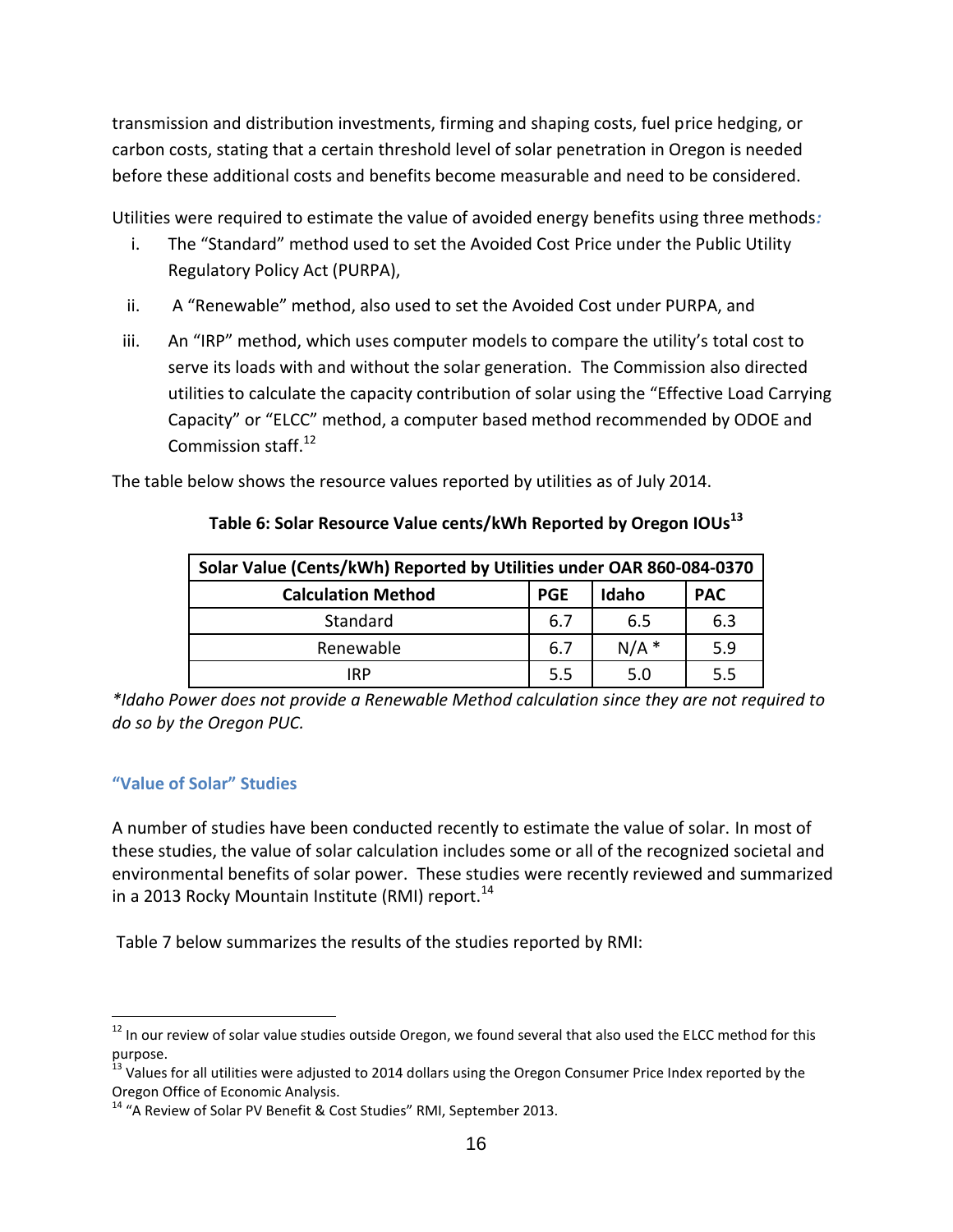|              | <b>BENEFITS/COSTS</b> |                     |             |                |      |             |                |
|--------------|-----------------------|---------------------|-------------|----------------|------|-------------|----------------|
| <b>Study</b> | <b>Energy</b>         | <b>Transmission</b> | Generation  | T&D            | Grid | <b>Fuel</b> | Other          |
| AZ(1)        | 2.7                   |                     | 0.72        | 0.14           |      |             |                |
| AZ(2)        | $7.9 - 11.1$          |                     | $0 - 1.85$  | 0.82           |      |             |                |
| AZ $(3)$     | $6.4 - 7.5$           |                     | $6.7 - 7.6$ | 2.4            | 1.5  |             | 0.1            |
| Austin (1)   | 6                     |                     | 1.7         | 1              |      |             | $\overline{2}$ |
| Austin (2)   | 7.8                   | 0.7                 | 1.5         | 0.11           |      |             | 2.2            |
| CA(1)        | 6                     | 0.2                 | 4.5         | $\overline{2}$ | 0.5  |             | $\overline{2}$ |
| CA(2)        | 6                     | 1                   | 4           | $\overline{2}$ | 0.5  |             | $\overline{2}$ |
| MN           | 6.7                   |                     | 2.4         | 1.1            |      |             | 3.1            |
| <b>NREL</b>  | $3.2 - 2.7$           |                     | $1.1 - 10$  |                | 1.5  | 0.9         | $0.4 - 6.2$    |
| <b>NJ</b>    | 6.1                   |                     | $1.6 - 2.2$ | $1 - 8$        |      | 2.5         | $2.3 - 5.5$    |
| TX           | 10.6                  |                     | $1.6 - 1.9$ | 0.5            |      | 2.6         |                |
| CO           | $3.6 - 7.6$           | $0.5 - 0.8$         | 1.15        | 0.1            |      | 0.7         | 0.5            |
| <b>RMI</b>   | $2.5 - 12$            | $0 - 4.5$           | $0 - 13$    | $0 - 11$       | 1.8  | $0 - 4.5$   | $0.5 - 5.5$    |

**Table 7: Summary of Nationwide Avoided Cost Study Results (cents per kWh)**

As seen in the table, the benefit estimates vary widely. Estimates of the total benefits of solar generation range from 4 cents per kilowatt-hour to 25 cents per kilowatt-hour. It must also be noted that some categories of benefit (such as avoided line losses) are utility-dependent, and as such there is no generic value that can be assumed for these benefits.

The wide range in solar benefits is also driven by assumptions, methodologies, and decisions about which costs and benefits to quantify. For example, some studies reported levelized cost and benefit over 20 years; others used a 25- or 30-year life. Different studies used different approaches to estimating avoided costs of energy, capacity, and transmission and distribution costs. Some states placed a dollar value on environmental and societal benefits; others did not. No two studies placed values on the same set of benefits.

The Commission will continue to monitor other study efforts in this area and will be conducting a comprehensive assessment of the value of solar in the future.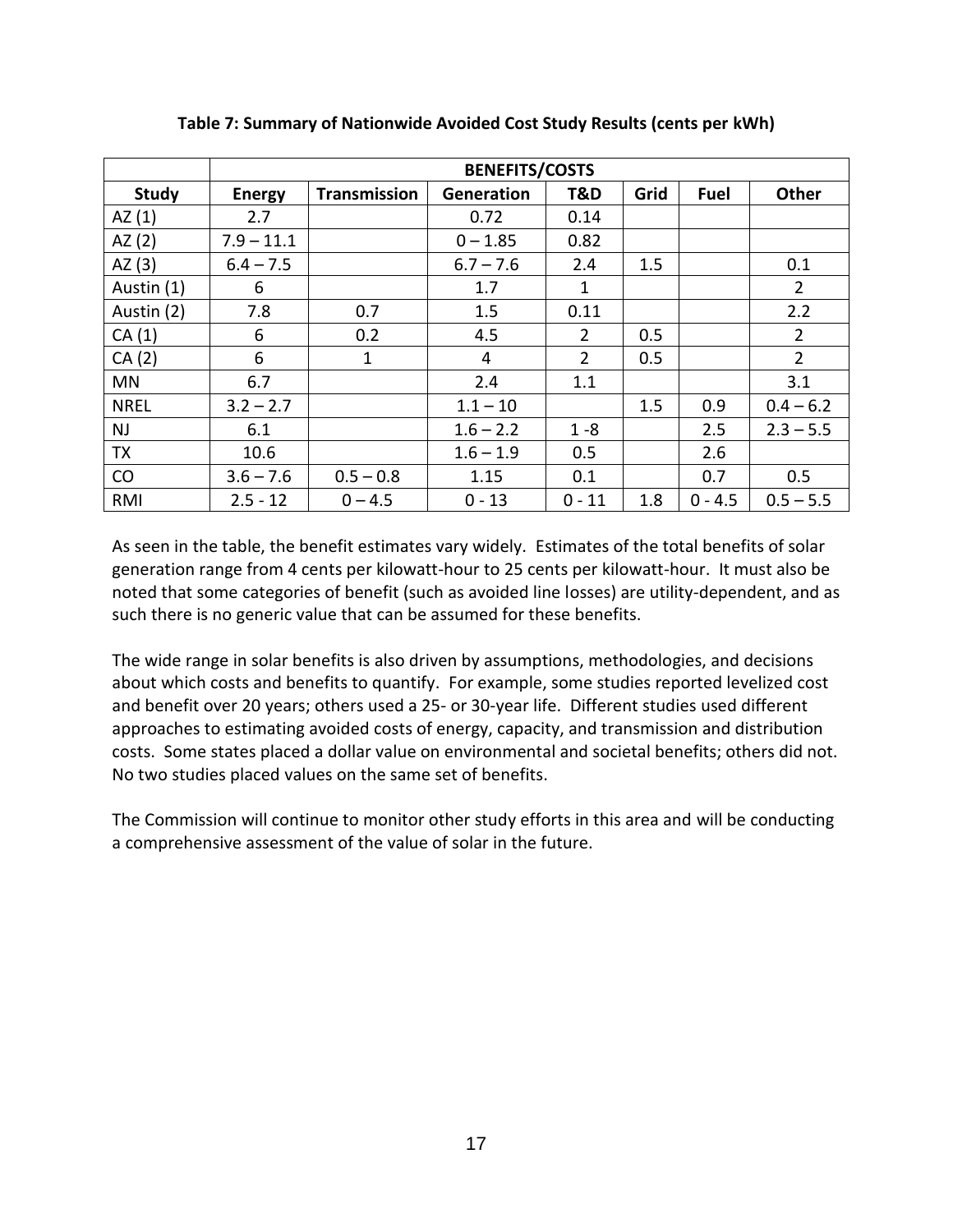### **Appendix I**

#### <span id="page-18-0"></span>**Comparison of Energy and Incentive Cost**

Table I.1 below compares the levelized cost of solar energy<sup>15</sup> over a 20-year period of the VIR Pilot Program with a similar cost calculation for the legacy solar incentive programs. The table also shows the cost of these programs to ratepayers and taxpayers. All cost values shown are averages.

| Program                                              | <b>Levelized Incentive</b><br><b>Levelized Cost of</b><br><b>Cost to Ratepayers</b><br><b>Energy</b> |      | <b>Levelized</b><br><b>Incentive Cost</b><br>to Taxpayers | <b>Incentive</b><br><b>Percentage of</b><br><b>Cost</b> |  |
|------------------------------------------------------|------------------------------------------------------------------------------------------------------|------|-----------------------------------------------------------|---------------------------------------------------------|--|
| <b>ETO plus Tax Credit</b><br>(Residential)          | 43                                                                                                   | 6.4  | 9                                                         | 35%                                                     |  |
| <b>ETO plus Tax</b><br><b>Credit</b><br>(Commercial) | 33                                                                                                   | 6.4  | 14.6                                                      | 63%                                                     |  |
| <b>VIR Pilot (Small)</b>                             | 39                                                                                                   | 21   | $\overline{0}$                                            | 53%                                                     |  |
| <b>VIR Pilot (Large)</b>                             | 20                                                                                                   | 16.5 | 0                                                         | 82%                                                     |  |
|                                                      |                                                                                                      |      |                                                           |                                                         |  |

#### **Table I.1 - Average Levelized Cost<sup>16</sup> of Energy and Average Levelized Cost to Ratepayers and Taxpayers under Oregon programs**

The costs of energy from these programs are ultimately a function of the size and vintage of the projects supported by the program. By far the primary cost driver is the cost of the solar panels themselves, followed by the cost of the electrical inverter. Labor, permitting, and other socalled "soft costs" make up roughly one quarter to one third $^{17}$  of the total system cost, depending on system size.

<sup>&</sup>lt;sup>15</sup> "Levelized cost" for solar projects is calculated by spreading the installation cost of the project equally over all energy generated during the lifetime of the project, on a discounted present value basis. The result is the average cost per kilowatt-hour.

<sup>&</sup>lt;sup>16</sup> All costs expressed in cents per kilowatt-hour (c/kWh).

<sup>17</sup> *"Investigation into the Effectiveness of Solar Programs in Oregon"*, PUC report to the Oregon Assembly, July 1, 2014, p. 35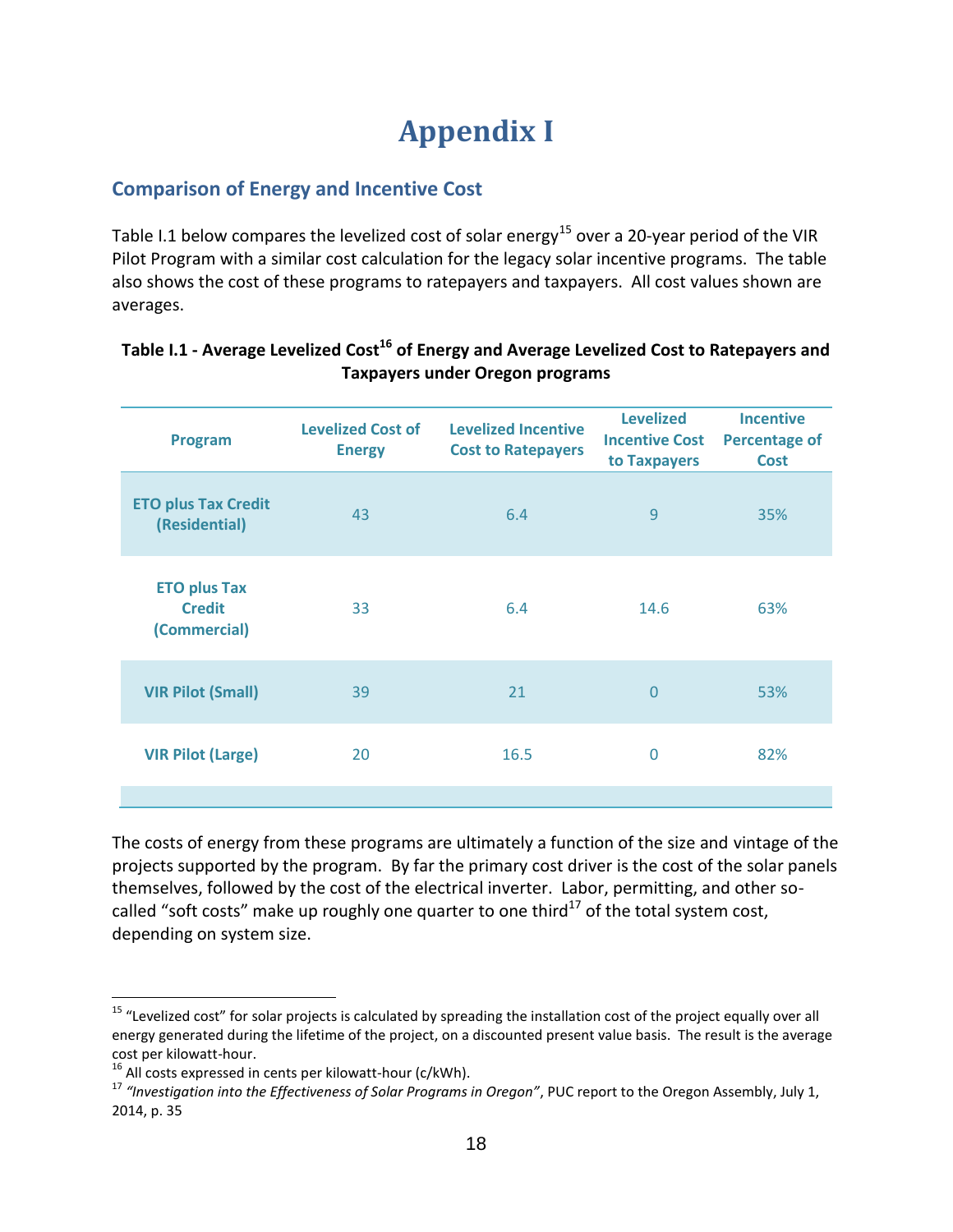Table I.1 shows that the average cost of energy per kilowatt hour declines with a larger system size, demonstrating an economy of scale. The cost of energy for commercial systems under both incentive programs is lower than that for residential projects.

One reason for this is that solar panels can be cheaper on a per unit basis when bought in larger quantities. In addition, the incremental labor cost to install a large solar project vs. a residential size system is relatively small; once the installation crew and equipment is onsite, the cost to install additional panels is minimized.

The way the programs are funded dictates the split in costs between ratepayers and taxpayers. The legacy program incentives are funded from two sources: 1) a direct rebate from the Energy Trust of Oregon funded from the three percent public purpose charge applied to every ratepayer's bill; and 2) tax credits offered by the state.

In comparison, the solar VIR Pilot Program incentive is completely funded by utility ratepayers. The VIR Pilot Program is, in effect, a set of power contracts between the customers and the utility in which the utility pays the customer directly for their solar generation. The funds for these contracts are collected from ratepayers through normal utility ratemaking. No taxpayer money is used to fund the program.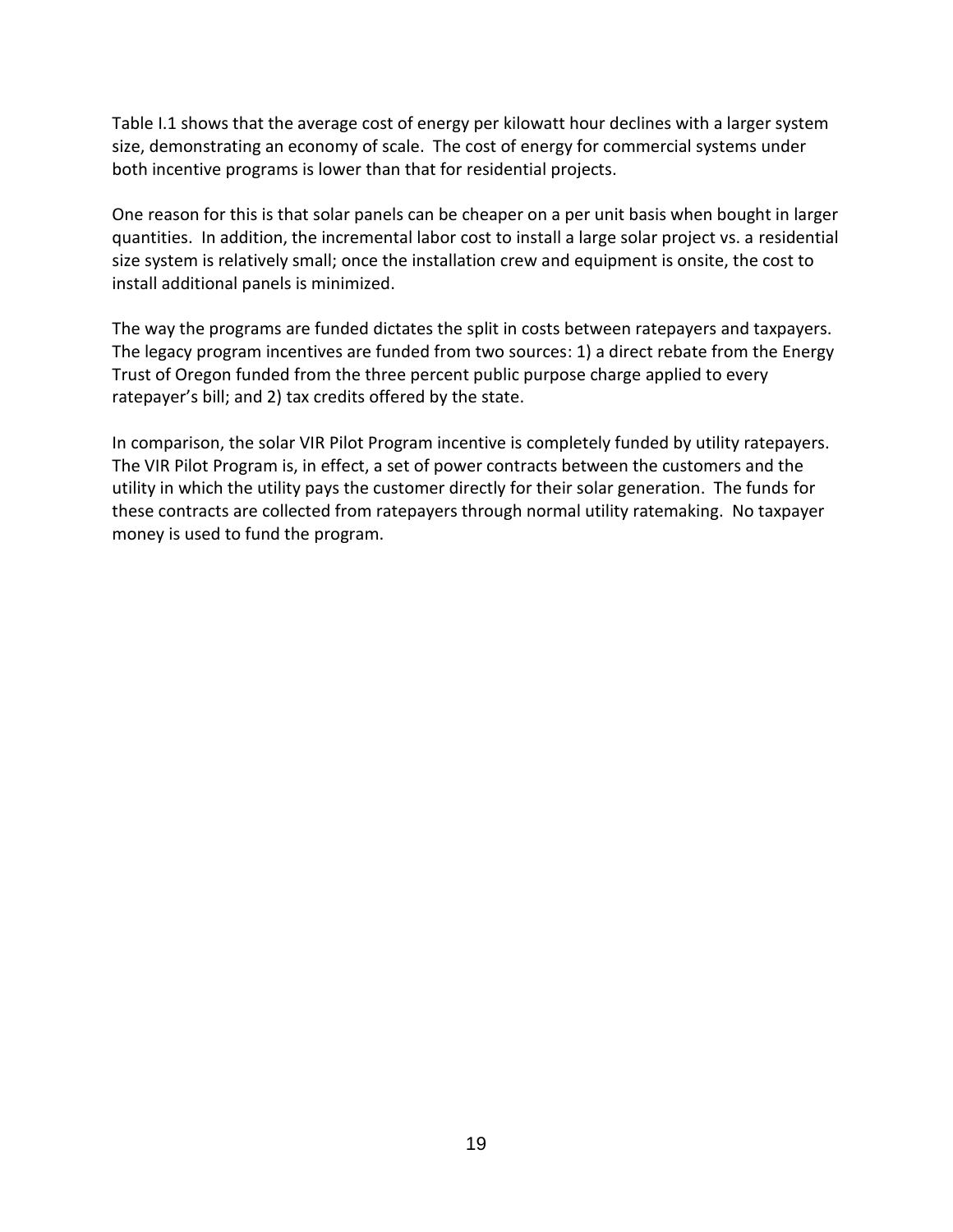### **Appendix II**

#### <span id="page-20-0"></span>**Rate Impact Reports**

#### **Table II.1 – Idaho Power Estimate of Revenue Impact from the Solar VIR** *(filed with the Oregon PUC on 10/29/2014 as Report RE 94(1))*

# Idaho Power Company<br>Calculation of Revenue Impact<br>Schedule 93: Solar of Oregon<br>Schedule 93: Solar Photovoltaic Pilot Program Rider<br>April 1, 2015 - March 31, 2016

#### Summary of Revenue Impact<br>Current Billed Revenue to Proposed Billed Revenue

| Line<br>No | <b>Tariff Description</b>              | Rate<br>Sch.<br>No. | Average<br>Number of<br>Customers (1) | Normalized<br>Energy<br>$(KWh)$ $(1)$ | <b>Billed Revenue</b><br>Excluding<br>Schedule 93 | Schedule 93<br>Revenue | Total<br>Billed<br>Revenue | Percent<br>Change<br><b>Billed to Billed</b><br>Revenue |
|------------|----------------------------------------|---------------------|---------------------------------------|---------------------------------------|---------------------------------------------------|------------------------|----------------------------|---------------------------------------------------------|
|            | <b>Uniform Tariff Rates:</b>           |                     |                                       |                                       |                                                   |                        |                            |                                                         |
|            | <b>Residential Service</b>             |                     | 13,735                                | 190.842.496                           | \$19,876,880                                      | \$266,268              | \$20,143,148               | 1.32%                                                   |
| 2          | <b>Small General Service</b>           |                     | 2.472                                 | 18.644.047                            | \$2,036,641                                       | \$27,573               | \$2.064.214                | 1.34%                                                   |
| з          | <b>Large General Service</b>           | 9                   | 951                                   | 137,523,215                           | \$11,090,515                                      | \$146,200              | \$11,236,715               | 1.30%                                                   |
| 4          | <b>Dusk to Dawn Lighting</b>           | 15                  | 0                                     | 457,839                               | \$116,563                                         | \$1,651                | \$118,215                  | 1.40%                                                   |
| 5          | <b>Large Power Service</b>             | 19                  | 6                                     | 259,492,678                           | \$16,714,018                                      | \$215,454              | \$16,929,472               | 1.27%                                                   |
| 6          | <b>Agricultural Irrigation Service</b> | 24                  | 1,697                                 | 45.591.275                            | \$4,663,450                                       | \$61,808               | \$4,725,258                | 1.31%                                                   |
|            | <b>Unmetered General Service</b>       | 40                  | 2                                     | 8.791                                 | \$876                                             | \$12                   | \$888                      | 1.30%                                                   |
| 8          | <b>Street Lighting</b>                 | 41                  | 24                                    | 886,721                               | \$147,546                                         | \$2.066                | \$149,613                  | 1.38%                                                   |
| 9          | <b>Traffic Control Lighting</b>        | 42                  | 7                                     | 21.017                                | \$2,068                                           | \$28                   | \$2,096                    | 1.34%                                                   |
| 10         | <b>Total Uniform Tariffs</b>           |                     | 18,894                                | 653,468,079                           | \$54,648,558                                      | \$721,060              | \$55,369,618               | 1.30%                                                   |
| 12         | <b>Total Oregon Retail Sales</b>       |                     | 18,894                                | 653,468,079                           | \$54,648,558                                      | \$721,060              | \$55,369,618               | 1.30%                                                   |

#### **Table II.2 – Pacific Power Estimate of Revenue Impact from the Solar VIR** *(filed with the Oregon PUC on 11/3/2014 as Report RE 95(1))*

**Pacific Power State of Oregon Estimated Rate Impact of OSIP Cost Recovery November 1, 2014** 

|      |                     |                    | Sm/Med             | Large              |                   |
|------|---------------------|--------------------|--------------------|--------------------|-------------------|
|      | <b>Total Retail</b> | <b>Residential</b> | <b>General Svc</b> | <b>General Svc</b> | <b>Irrigation</b> |
| 2015 | 0.4%                | 0.3%               | 0.4%               | 0.5%               | 0.3%              |
| 2016 | 0.4%                | 0.3%               | 0.4%               | 0.5%               | 0.3%              |
| 2017 | 0.3%                | 0.3%               | 0.4%               | 0.4%               | 0.3%              |
| 2018 | 0.3%                | 0.3%               | 0.3%               | 0.4%               | 0.3%              |
| 2019 | 0.3%                | 0.3%               | 0.3%               | 0.4%               | 0.3%              |
| 2020 | 0.3%                | 0.3%               | 0.3%               | 0.4%               | 0.3%              |
| 2021 | 0.3%                | 0.3%               | 0.3%               | 0.4%               | 0.3%              |
| 2022 | 0.3%                | 0.3%               | 0.3%               | 0.4%               | 0.3%              |
| 2023 | 0.3%                | 0.2%               | 0.3%               | 0.4%               | 0.2%              |
| 2024 | 0.3%                | 0.2%               | 0.3%               | 0.3%               | 0.2%              |
| 2025 | 0.2%                | 0.2%               | 0.3%               | 0.3%               | 0.2%              |
| 2026 | 0.2%                | 0.2%               | 0.2%               | 0.3%               | 0.2%              |
| 2027 | 0.2%                | 0.1%               | 0.2%               | 0.2%               | 0.1%              |
| 2028 | 0.1%                | 0.1%               | 0.1%               | 0.1%               | 0.1%              |
| 2029 | 0.1%                | 0.0%               | 0.1%               | 0.1%               | 0.0%              |
| 2030 | 0.0%                | 0.0%               | 0.0%               | 0.0%               | 0.0%              |

Note: Assumes 3% annual revenue growth.